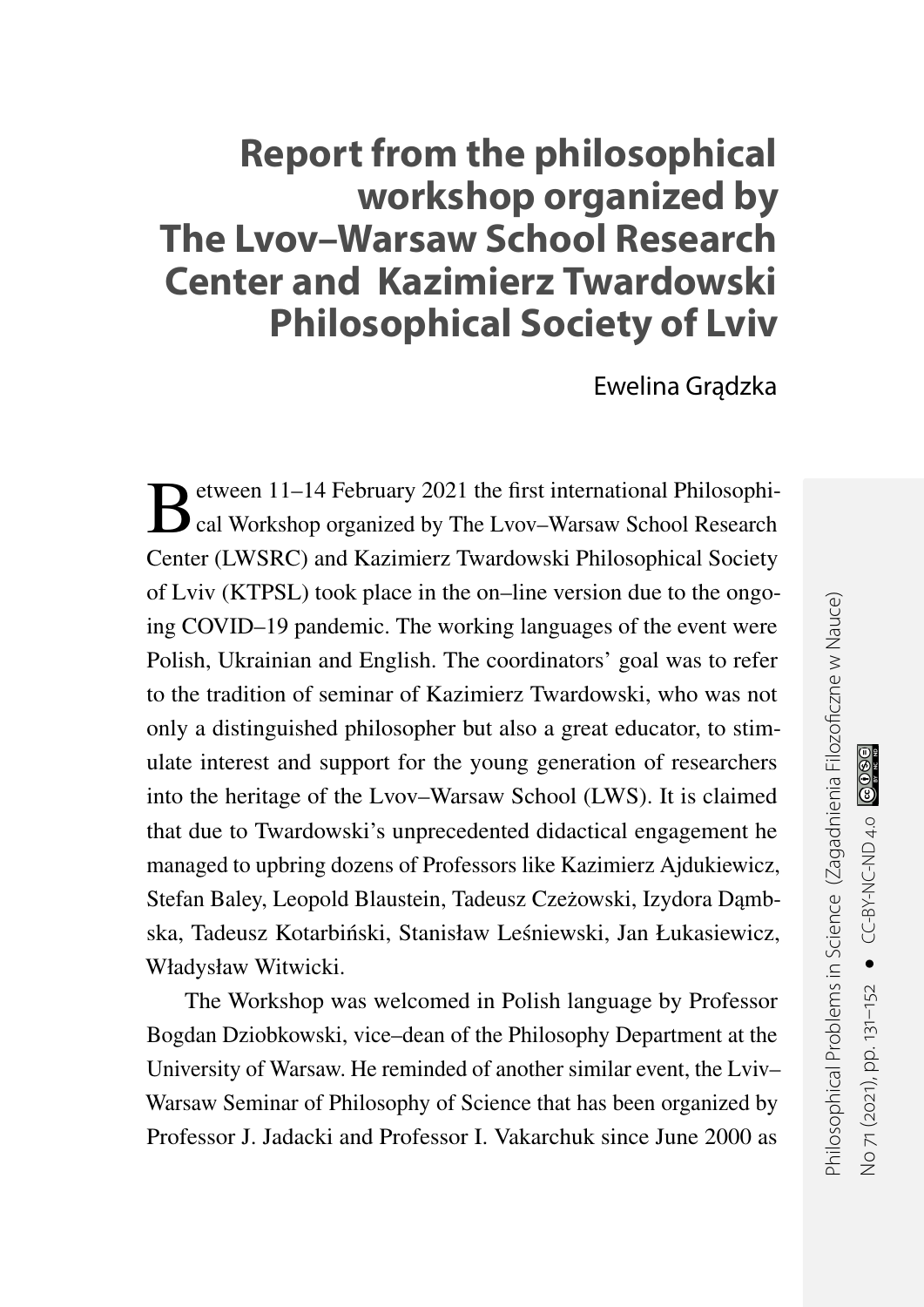a part of the East European School in the Humanities that has taken place in turns—once in Lviv and once in Warsaw. He emphasized also Twardowski's effort to create comfortable scientific conditions for his students that ranged from organization of a well–equipped library with a reading area up to a development of a work environment based on hard work, training in clarity of thinking and expression, friendship as part of e.g. Philosophical Circle.

Stepan Ivanyk, the president of the KTPSL, while welcoming the participants in Ukrainian, reminded that the anniversary of Twardowski's death (on  $11<sup>th</sup>$  February 1938) was a stimulus to organize the event. It was Twardowski's students desire to commemorate their master by annual organizing meetings. The first meeting took place in February 1939. Unfortunately, the outbreak of the Second World War prevented any further events. Therefore, Mr Ivanyk asserted that it was KTPSL's pleasure to join the initiative of the LWSRC to restore that idea. He also pointed that the LWS was a school of critical thinking which is of great value nowadays, in times of information chaos and politics of post–truth. Secondly, a lot of members of the School specialized first in other disciplines like biology, physics, mathematics, linguistics etc. and then philosophy. It was in line with Twardowski's vision that to achieve proper understanding of philosophy, a degree in another discipline is indispensable. Thirdly, the School had a cosmopolitical character. Although Twardowski was a great Polish patriot it did not dominate his vision of philosophy as universal, supranational. Among his students there were distinguished Polish Professors but also Jews like Leopold Blaustein, Salomon Igel or Jacob Avigdor and Ukrainians like Stefan Baley or Hawryił Kostelnik.

The event was opened in Polish language by Professor Anna Brożek, the Director of the LWSRC, who emphasized that around eighty people from various academic backgrounds and centers ap-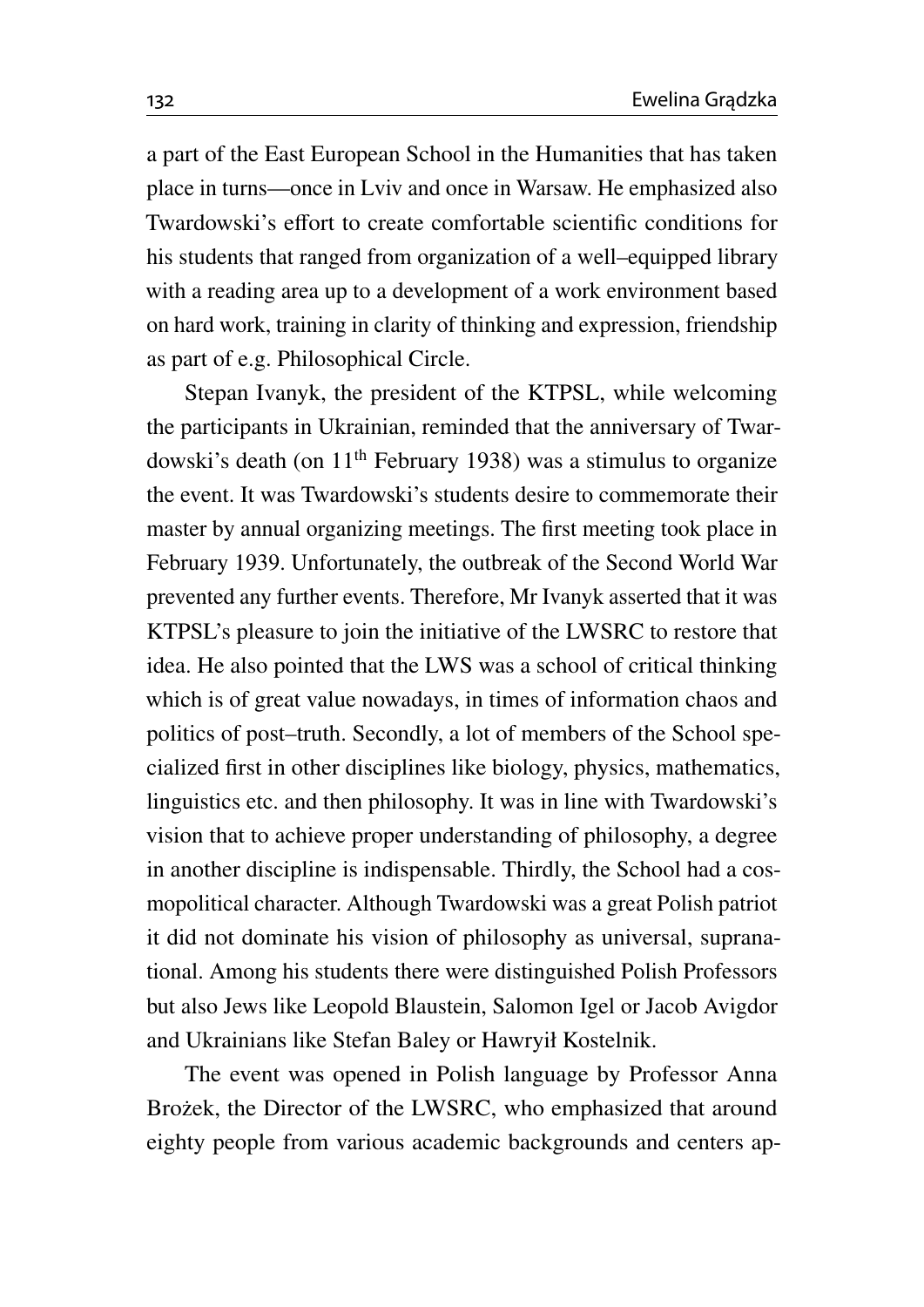plied to participate. She introduced the LWS by presenting its most valuable aspects: the School, the method, analysis, logic and reason. The school followed antique tradition of master – apprentice. The master should be the epistemic authority for the student. Twardowski was considered even a siege who managed to influence didactical style of his students. Moreover, there was an equally strong bonding between the students. They actively cooperated with each other, which included many creative disagreements. The method acknowledged clarity of thinking and expression, proper justification of ideas, decent exchange of thoughts. Unlike in other philosophical schools, Twardowski's students did not follow his philosophical ideas. They were rather taught to think for themselves.

The LWS belongs to a larger current – analytical philosophy. They rejected vague systems and non-scientific speculation. Instead, they investigated small problems that they were able to state clearly and language as it is an important tool of cognition. Something that distinguished the School among other analytical currents was its respect for philosophical tradition and some level of epistemic optimism. They believed that philosophical problems due to meticulous analysis are solvable or at least better stated. Kotarbiński called it small philoso*phy*. The LSW members considered logic to be divided into formal logic, logical semiotics and methodology of science. It was considered organon to help fulfill the postulate of clarity and proper justification. Twardowski, although influenced by psychologism which accepted descriptive psychology as foundation of philosophy, acknowledged also logic as second foundation of philosophy. His students, J. Łukasiewicz and S. Lesniewski, took it further and developed mathematical logic ´ which stimulated the formation of the Warsaw School of Logic.

Professor Anna Brożek highlighted that their accomplishments had become 'export products' already during the interwar period.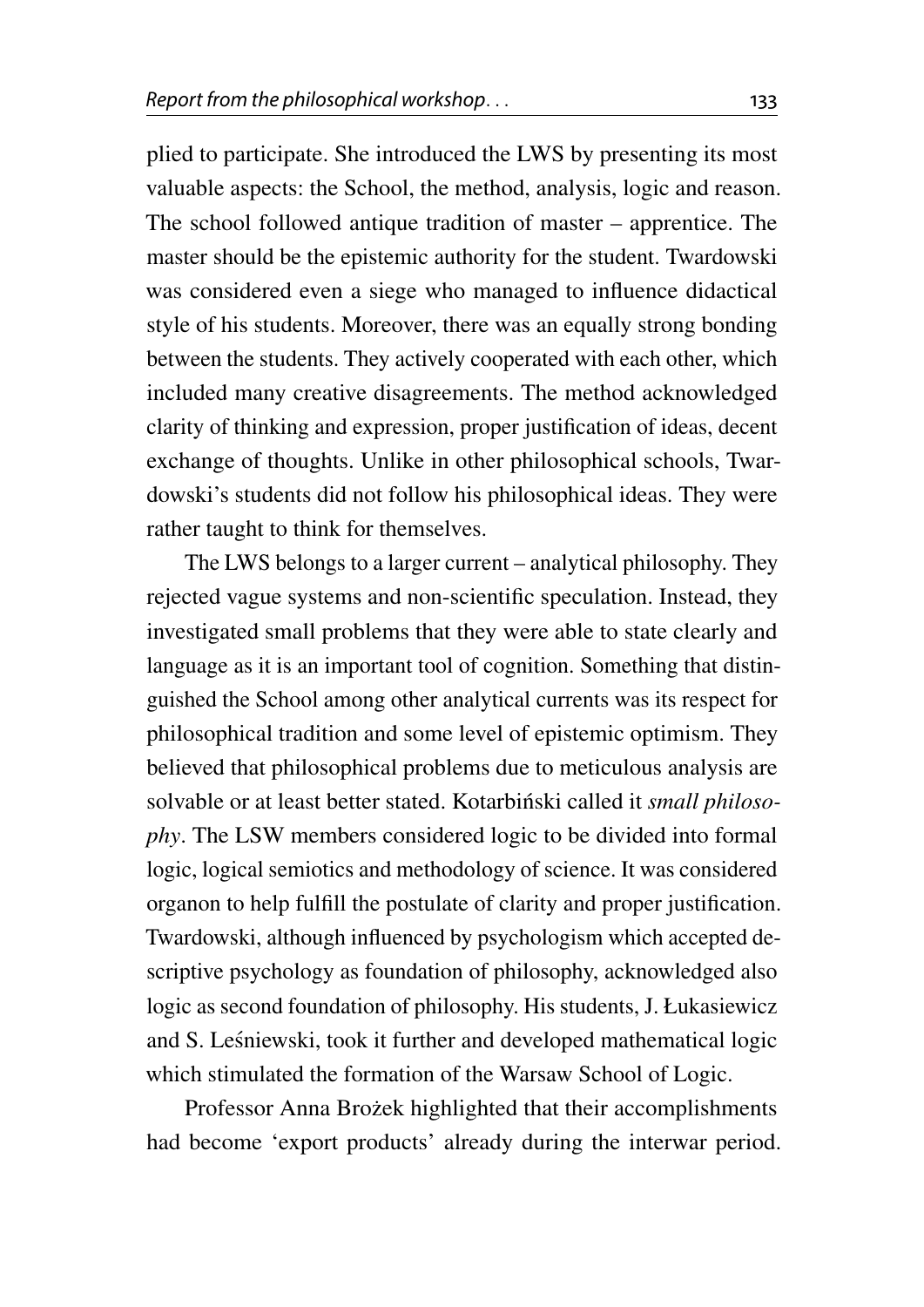Mathematical logic was also used to solve philosophical problems. Descriptive psychology problems were not neglected but rather gradually reformulated into semantic issues. Moreover, logic was considered an indispensable part of general education and called *the morality of thinking*. A person with proper logic education is able to overcome one's own biases, mistakes, prejudice, thinks independently and is resistant to manipulation. Finally, the emphasis on clarity refers to the postulate of reason which rejects any irrational aspects of thinking wherever possible. The anti-irrational program was against any dogmas or pseudoscientific mystification. They trusted that reasonable thinking naturally prolongs into rational decisions and effective actions. Professor Brożek stated that all the points mentioned above distinguish good philosophy in general and that anti-irrational program should rule in any aspect of life. She also reminded the background of the event and added that for the last thirty years there have been celebrations organized in Lviv. Firstly, those were lectures after K. Twardowski. For the last few years, Professor Ihor Karivets have held Round Table meetings related to the heritage of K. Twardowski and his School. This year, Warsaw joined the event. Professor Brożek affirmed that what really mattered for Twardowski was content of philosophy not the nationality, gender or the worldview of the researcher. Therefore, among his students there was an unprecedented number (even on the world level) of women but also a large number of Jews and Ukrainians as well as priests or atheists. Professor Brożek indicated her joy that Warsaw and Lviv again reunite in the search for truth and that good philosophy does not have nationality or gender and does not carry any dominant worldview.

The event was divided into four types of meetings. There was a Roundtable Session of nine Ukrainian scholars; twelve lectures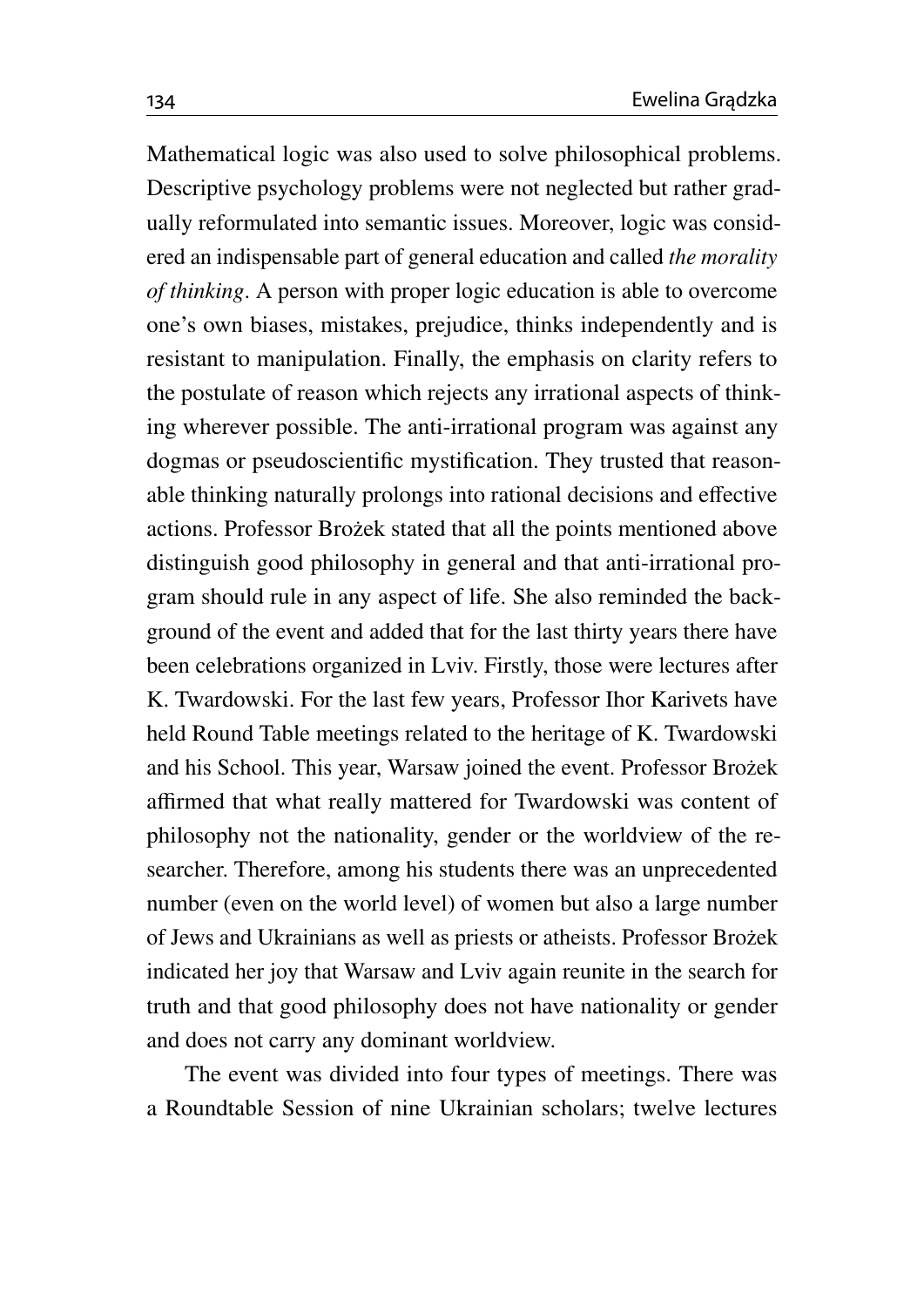given by distinguished researchers into the LWS heritage; a seminar with five presentations given by young researchers and two workshops for undergraduate students.

The part held in Ukrainian language was divided into two sessions. In the beginning the Roundtable entitled "Kasimir Twardowski and his Ukrainian pupils" was organized by Professor Ihor Karivets in the morning on 11th February 2021. The speakers presented the following papers: Svitlana Povtoreva (Lviv Polytechnic National University) "Stepan Baley's psychoanalytic researches into artistic creativity"; Oksana Chyrsinova (Lviv Polytechnic National University) "Stepan Baley on the use of technical tools in teaching experimental psychology"; Olga Honcharenko (The National Academy of the State Border Guard of Ukraine named after Ivan Khmelnytskyi) "On the influence of Kasimir Twardowski's philosophy on Yakym Yarema's views concerning the "unconscious consciousness"; Yaryna Yurynets (National University of "Kyiv–Mohyla Academy") "Lviv Philosophical School of Kasimir Twardowski and Volodymyr Yurynets: institutional connection or theoretical and methodological affiliation"; Ihor Karivets (Polytechnic National University) "Hilarion Sventsitsky on periodization of Ruthenian philosophy and spiritual–physical monism"; Natalia Fanenshtel (Khmelnytsky Humanitarian and Pedagogical Academy) "Kasimir Twardowski's linguistic and didactic views"; Leonid Mazur (Precarpathian Institute after M. Hrushevsky of Interregional Academy of Personnel Management) "Lviv-Warsaw philosophical school: semantical analysis of science's antinomies and the essence of moral value" and Andrii Synytsia (Ivan Franko Lviv National University) "On the essence of historical–philosophical con-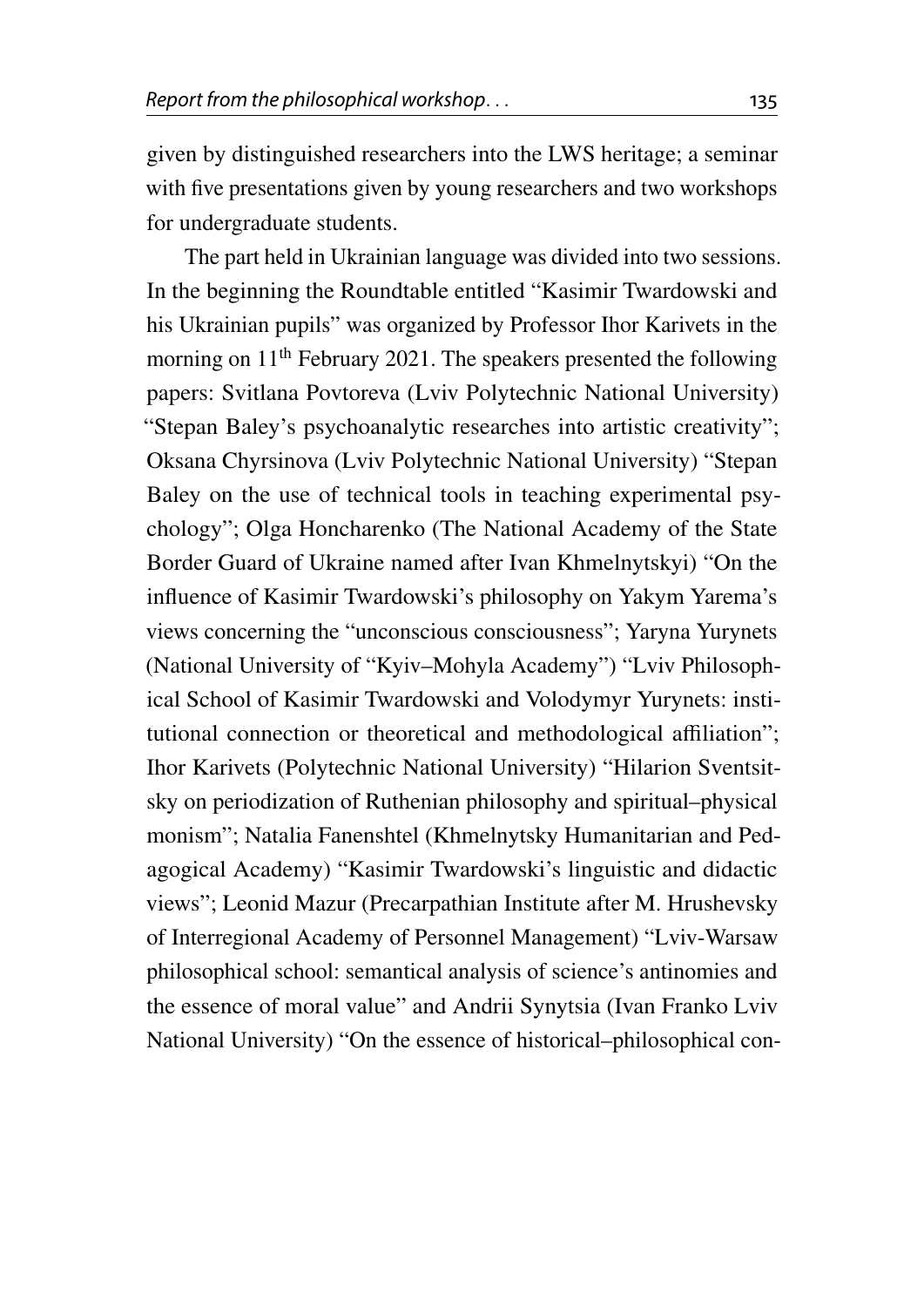cepts (on the example of Lviv-Warsaw School<sup>[1](#page-5-0)</sup>)". Whereas on the last day of the event two more speakers presented in Ukrainian language: again Olga Honczarenko, "The Lviv-Warsaw School and the idea of the university" and Stepan Ivanyk, "The Lvov-Warsaw School in the context of the development of Ukrainian philosophy".

In the evening the second session took place. Maria van der Schaar, a lecturer at Leiden University, who works on the history and philosophy of logic and history of analytic philosophy (especially Brentano's school) presented a speech entitled "Philosophy as Critical Analysis; Twardowski's Criticism of Russell's Theory of Judgement". Her speech was divided into four parts: an introduction of Twardowski's method; Twardowski on judgement (1912); Russell on judgement (1912) and Twardowski's criticism of Russell's account of judgement and truth. Professor Schaar, who is the author of *Kazimierz Twardowski: A Grammar for Philosophy* (cf. [2016\)](#page-20-0) wondered what the relation between action and product is and concluded that it is an internal one and not a relation of cause and effect. The example given was "John's death is the product, not the effect of him dying". She also referred to the solution of the problem of psychologism and presented that Twardowski distinguished between judgement in a psychological sense (*ein Urteil fällen*) and judgement in a logical sense (*das gefällte Urteil*). The distinction is a logical and not ontological. Next, the speaker presented Russell's Multiple Relation Theory of Judgement (MRTJ). It states that the act of judging involves a mind, the *subject*, and the *objects* about which we judge and which we bring into a unity in a certain *order* as a consequence of our judgement. The

<span id="page-5-0"></span><sup>&</sup>lt;sup>1</sup> Due to historical change of the name of the city from Lwów (until the Second World War, name is commonly translated as 'Lvov') to Львів (after the Second World War, translated as Lviv) there is a difference in translation of the name of the School into English used by various scholars.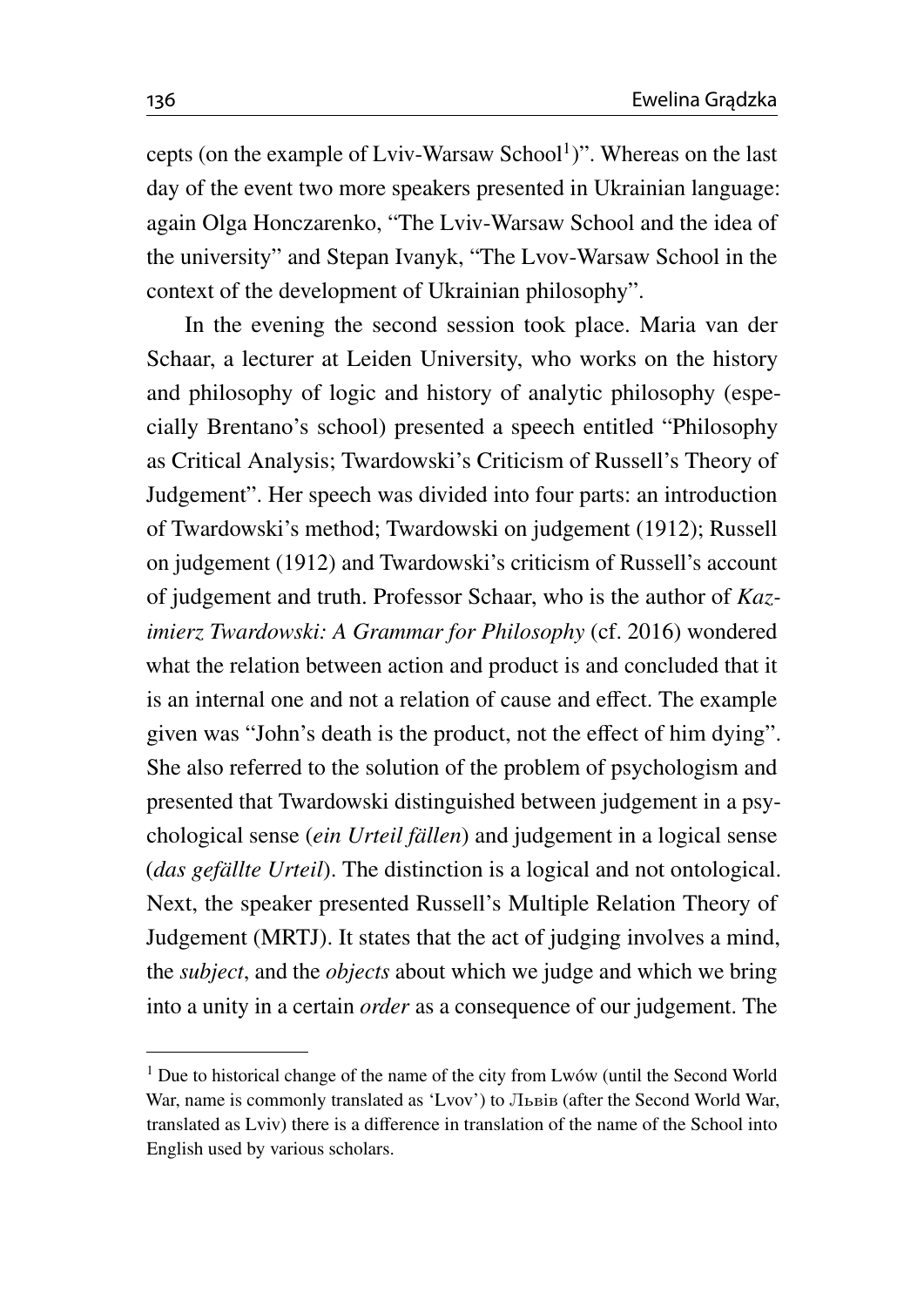example given was: "Othello believes that Desdemona loves Cassio". The order here is J (o,d,l,c) and it is true if a belief corresponds to a certain complex in the world and is false when it does not. In his lecture series published in 1925 Twardowski (cf. [1999b\)](#page-21-0) criticized Russell's theory of truth which means he also criticized MRTJ. "The definition of truth presupposes a particular perspective on the essence of judgement" (Twardowski, [1999b\)](#page-21-0). For the Polish philosopher Russell's MRTJ is just another variant of the traditional idea of judgement and the only difference is that judging connects objects but not ideas and there is no act of denial. Schaar pointed to three other arguments of Twardowski. The first one is that judging is not a relation. It is mind's judging that brings about a relation and it is not itself a relation. Here Schaar offered an evaluation of Twardowski's first point against Russell based on the example of J (o,d,l,c). Secondly, the founder of the LWS was dissatisfied with too many ambiguities as the terms like *belief, statement, judging* and *judgement* were used interchangeably. Thirdly, the act of judging is not an act of unifying but rather of affirming or denying the existence of *A* (that can be simple or complex). The speaker emphasized the relevance of Twardowski's accounts as we can observe the revival of Russell's MRTJ like in case of Peter Hanks or others. They focus on the act of judging as the only truth–bearer and do not want to acknowledge objective propositions. Professor Schaar mentioned also Friederile Moltmann due to her proposition to use the distinction between act and product to account for a less psychological bearer of truth and falsity. Schaar had already presented a speech *Twardowski on Judgement and Inference* with evaluation on Moltmand's and Twardowski's position in October 2019 in Warsaw. In the Q&A session Professor Bernard Linsky expressed his admiration for Twardowski's argumentation and interest in reading his text. Linsky also wondered if Russell was aware of that critique. Schaar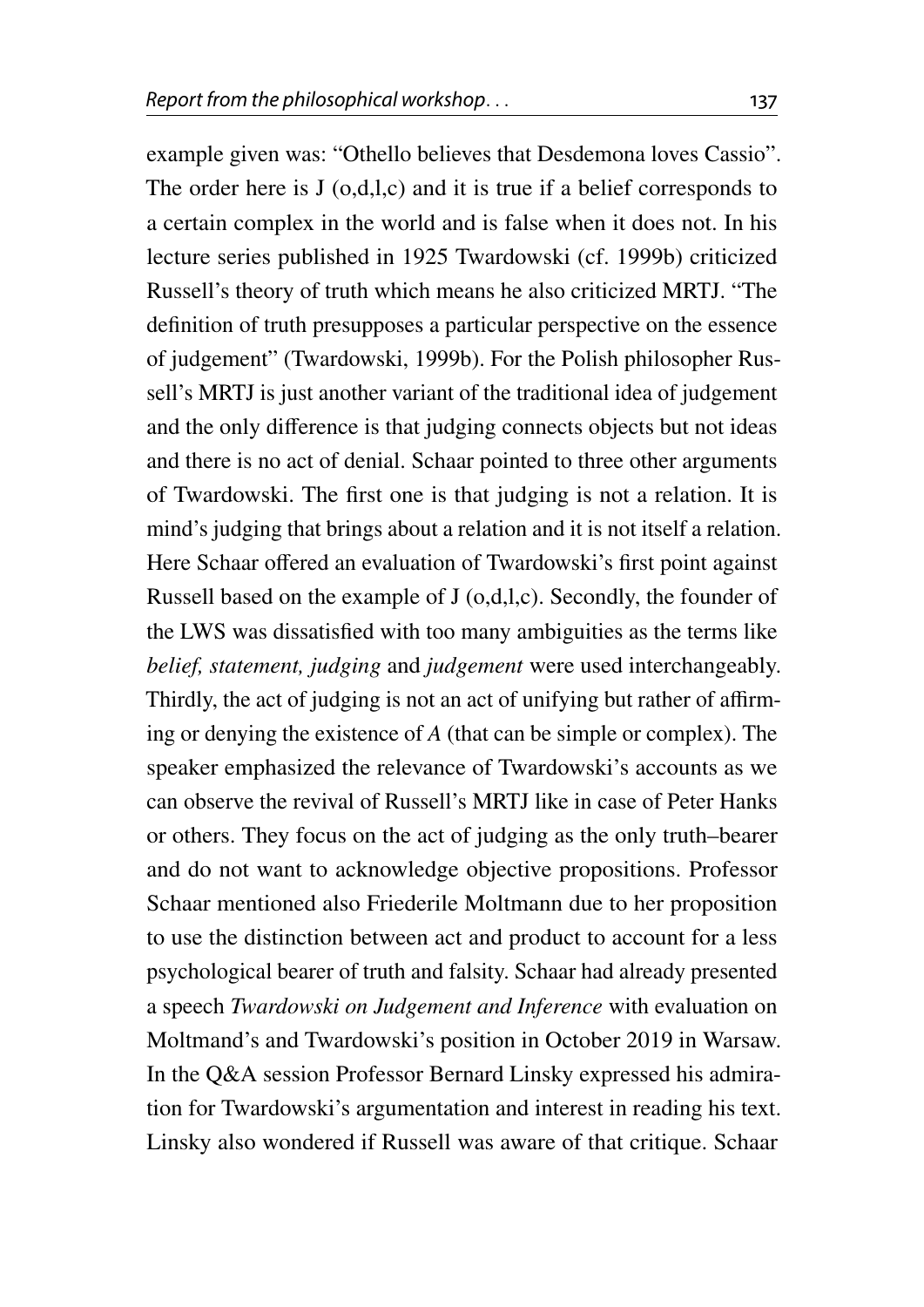denied as Twardowski's lecture was translated into English only in the 1990's. Next, Professor Wolenski raised a question that generated a vivid discussion related to Brentano's critique of the correspondence theory of truth.

The second speaker of the evening was Dr Guillaume Frechette from Université de Genève who works mainly on  $19<sup>th</sup>$  and early  $20<sup>th</sup>$ century Austrian and German philosophy. He presented a talk, that was aimed to suit those who do not have expert knowledge in the field, entitled *Psychology and Philosophy at the turn of the century: Twardowski and the School of Brentano*. It was divided into four parts: From Kant to Fechner; Quo vadis psychology?; Brentano on philosophy and psychology as a science; Varieties of descriptive psychology: the case of Twardowski. In the first part Kant's rejection of empirical psychology as scientific endeavor was presented and Herbart and Fechner opposition to Kant. Finally, around 1900 psychology slowly got independent from philosophy and a discussion on place of psychology at university started. There were also two main radical options of psychologism (Mach, Jerusalem) and anti–psychologism (Husserl, Frege). However, the most important for the talk, and often neglected in discussions, was the more nuanced attitude of Brentano and his school that treated psychology as a philosophical discipline. And as philosophy is science for Brentano, therefore psychology is science. Philosophy is speculatively exact like mathematics and psychology's exactness does not come from its use of quantitative measurements (like Wundt wanted) but from that speculative exactness. In his unfinished *Psychology from an Empirical Standpoint* Brentano stated that the field of investigations are the contents of consciousness (objects of sensation, original association, superposed presentations, presentations of inner consciousness). The goal is to discover the mental laws (ontology of the mental). Later, Dr Frechette claimed that although the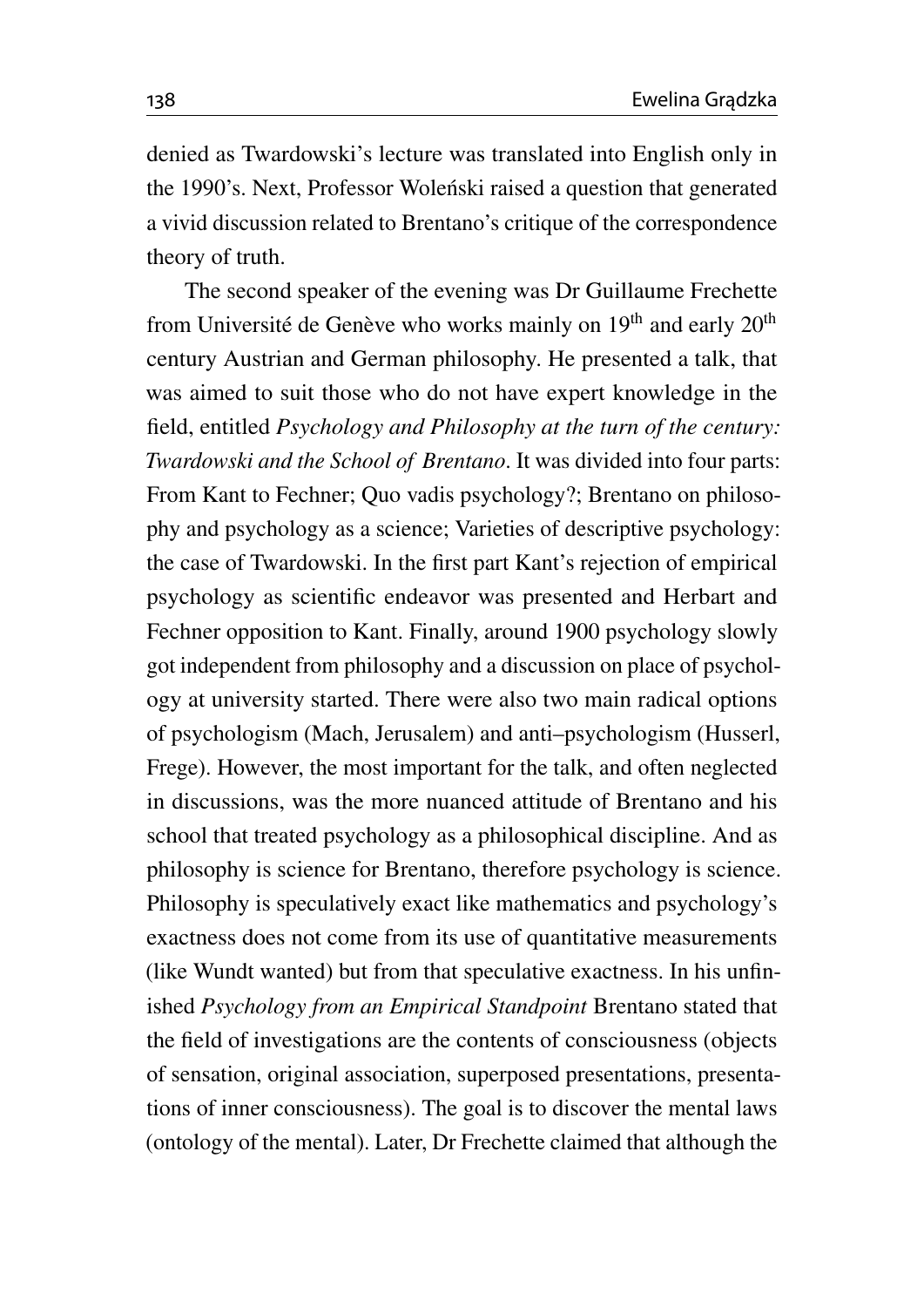famous distinction between action, content and product is attributed to Twardowski (even Meinong stated that), it had been already present in Brentano's works like in his lectures on logic. However, more interesting than paternity of the idea, is the idea itself. Although the example of a *name* is used it should not be understood that the distinction is purely semantic (like in Frege). Dr Frechette advocated that it is simply one good way to illustrate the distinction and claimed that it is what Twardowski wanted to say in his *Action and Product*.

On 12th February 2021 the first session was started by a lecture of Professor Jan Wolenski, philosopher, lawyer, emeritus Professor ´ of Jagiellonian University, entitled "The Lvov–Warsaw School as an example of a historical catching up by the Polish philosophical community." Professor Wolenski's intention was to present the LWS engagement in collaboration with international community of philosophers. Although Polish philosophical tradition is around six hundred fifty years old, Poland has never belonged to philosophical superpowers. Jagiellonian University (JU), the first in Poland, was established only in 1364. The most significant accomplishment was that of Paweł Włodkowic, a co–founder of the international law. In the  $18<sup>th</sup>$  century *Komisja Edukacji Narodowej* (The Commission of National Education) related to Kołłątaj's antischolastic educational reforms was intended to relate to modern Western philosophy. It failed due to the partitions of Poland at the end of  $18<sup>th</sup>$  century and partition powers were not interested in the development of education. Therefore Polish philosophy was developed outside academia. Great poets took the job of philosophers like in late romantic period but except of patriotic thought it was not very original. Most of the ideas we observed at that time were eclectic. Finally, Professor Woleński reached Kazimierz Twardowski's arrival to Lvov. The situation of philosophy in Lvov was poor until Twardowski's didactical and organizational efforts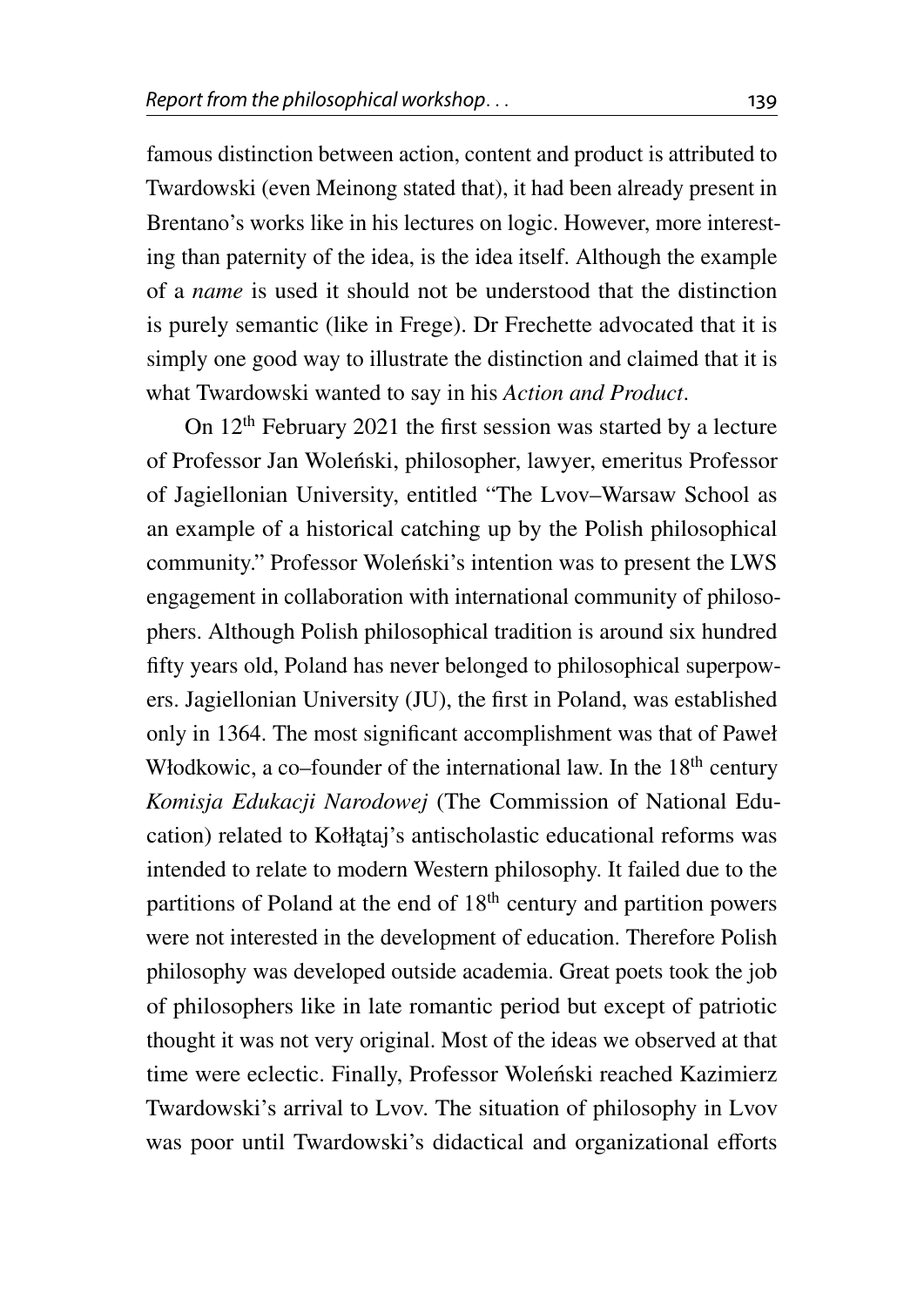that led to creation of the Lvov–Warsaw School (and preparation of at least thirty Professors which is a world record). Without that didactical—organizational success there would be no international success. Twardowski was against "Polish national philosophy" (unlike Henryk Struve) or Warsaw positivism (due to eclecticism and its devotion to French and British philosophy) and opted rather for doing "good philosophy in Poland" (relatively independent from other countries but at the same time in a constant contact with international community). For example, history textbooks should rather be written by national historians and not translated. Professor Wolenski gave an example of Tatarkiewicz's textbook to philosophy which is fair with all the currents (countries) in philosophy and at the same time includes Polish philosophers. The arrival of the independence of Poland stimulated works to build developed academic environment. Twardowski's program was compared to Janiszewski's ideas of development of mathematics. Janiszewski likewise claimed that Polish scientists have to come up with something original to be internationally recognized. Therefore, on the one hand Russell's books were read while on the other hand Ajdukiewicz developed his own conventionalism. There were at that time some complains from Roman Ingarden that Polish philosophy was delayed as phenomenology had been neglected. The LWS maintained contact with the Vienna Circle. For example, when their Manifest *Wissenschaftliche Weltau*ff*assung: Der Wiener Kreis* was published it was instantly commented in *Ruch Filozoficzny* (Philosophical Movement). Rudolf Carnap and Karl Menger (who later praised the LWS in his diaries) visited Poland and later Tarski went to Vienna, where he impressed Gödel and Carnap. There was a conference in Vienna in 1934, where a lot of LWS philosophers were invited and presented important investigations. That started an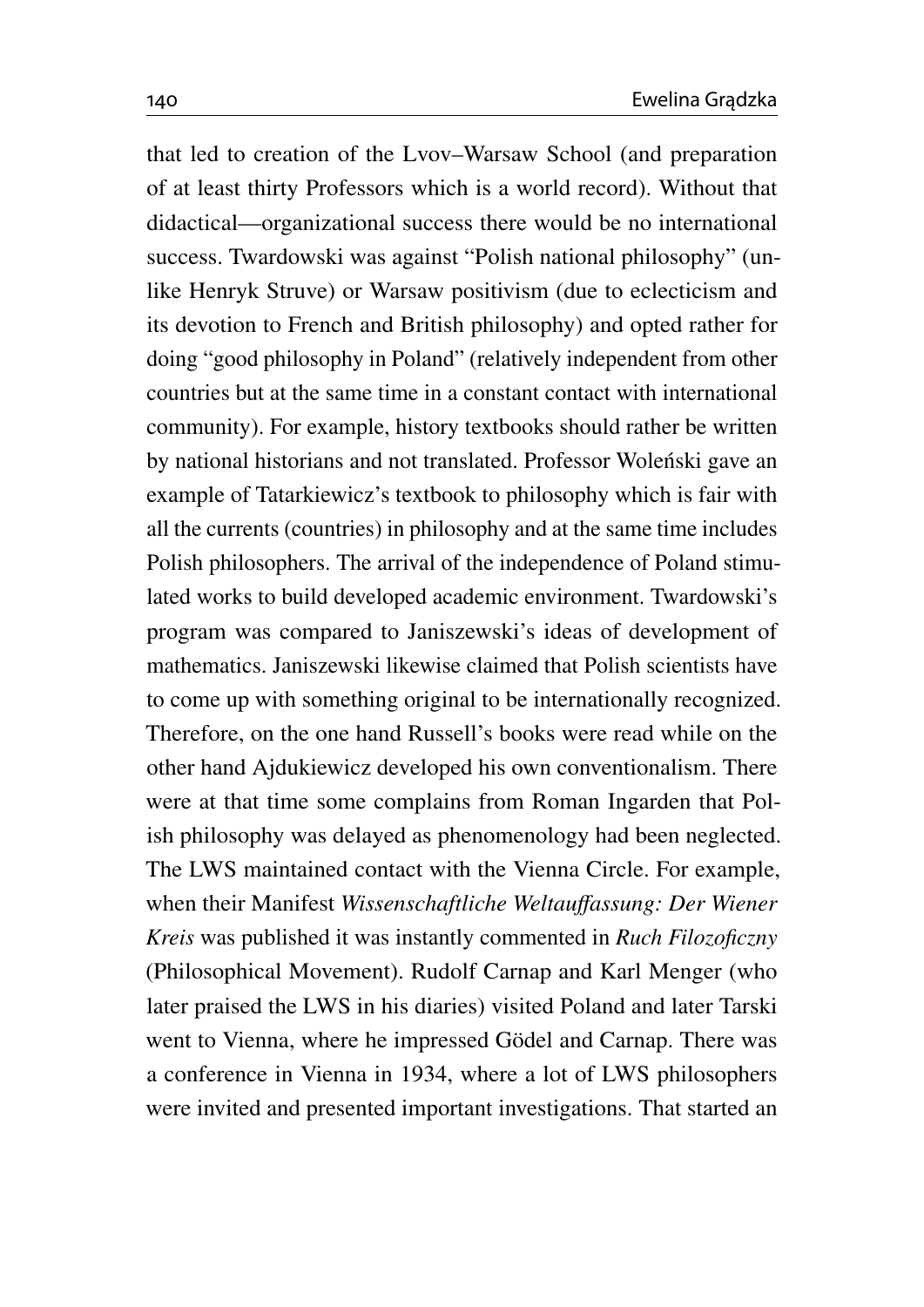intensive cooperation which continued through the 1930's. There was even a plan to organize an international philosophical congress in 1940 but due to eruption of the Second World War that plan failed.

Next, a workshop was held by Dr. Marcin B˛edkowski entitled "Text analysis based on the example of Twardowski's work *O jasnym i niejasnym stylu filozoficznym* [*On Clear and Unclear Philosophical Style*]" (cf. Twardowski, [1927;](#page-20-1) eng. transl. Twardowski, [1999a\)](#page-21-1). He works at the Institute of Polish Language and is interested in pragmatic logic, linguistic pragmatics, methodology of humanities, history of the LWS. His goal was to show general idea of the analysis: "reconstruct the reasoning process", "distinguishing significant concepts and their understanding", "pointing to divisions and typologies." He used the text by Brożek, Jadacki *Analiza "analizy*" [Analysis of "analysis"] [\(2006\)](#page-19-0) and Szymanek *O logicznej analizie tekstu* [On the logical analysis of the text] [\(2010\)](#page-20-2). Dr. Bedkowski admitted that although most of the participants had surely taken course in logic, the challenge is to apply the skills to text analysis. As an exercise a piece from the text by I. Dambska *Lęk przed śmiercią* [Fear of death] was used. He reminded also Kotarbinski's distinction between method of creative interpretation vs the global imitative method (cf. Kotarbinski, [1965\)](#page-20-3). The later method proposes to follow the way the author thinks and the goal is to imitate that thinking. However, it is not putting the problem any further. On the other hand, the first method motivates to develop the problem further and its other possible solutions. After reading Dambska's text, Dr. Będkowski investigated what the thesis of Plato was. Later, the structure of justification in that text was analyzed with the use of a modern tool of rationaleonline.com. It was claimed to be a very effective and clear, like a map, that shows the relations between premises and thesis. The speaker also presented a more developed diagram based on the text of Ajdukiewicz. The final step was to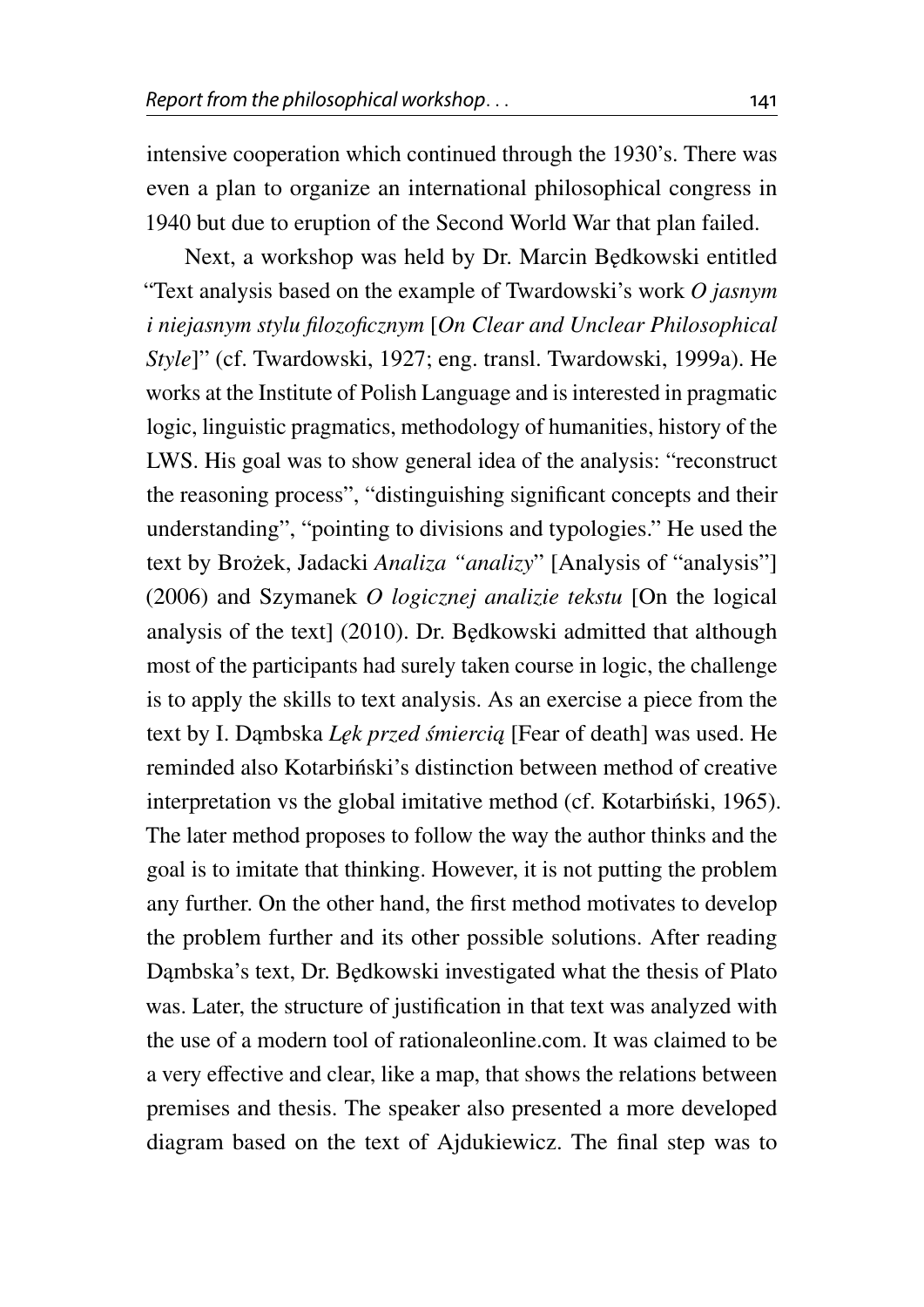refer all that knowledge to the main text, that of Twardowski. The participants were encouraged to look for the reference conjunctions, next to state what the main thesis is, what the supportive theses are and if the main thesis requires some additional assumptions. At the end, Dr. B˛edkowski presented a very developed diagram for Twardowski's text. Due to engagement of the participants in the discussion, the session significantly exceed the assumed time.

In the afternoon a session dedicated to young researchers' investigations took place. It was the main reason the whole event was organized. The idea referred to Twardowski's broad didactical work that focused on direct contact with students during the meetings of a Philosophical Circle, proseminar or seminar. That attitude is considered to be a key to his success and the fundament of the LWS. The young researchers presented as followed: Ewelina Grądzka (Ph.D. candidate, supervisor: Professor Paweł Polak, Pontifical University of John Paul II) "Are Kazimierz Twardowski's ideas on philosophy teaching valuable recommendations for the contemporary philosophy for/with children movement?"; Karolina Kantorowicz (MA, student, supervisor: Professor Anna Brożek, Warsaw University) "Determinism and criminal liability in the works of Kazimierz Twardowski and Leon Petrażycki"; Joanna Frydrych (student, supervisor: Professor Marcin Tkaczyk, John Paul II Catholic University of Lublin) "Boolean algebra and Leśniewski's mereology"; Mateusz Lisowski (student, supervisor: Professor Marcin Tkaczyk, John Paul II Catholic University of Lublin) "Review of the axiomatization of Ł–modal logic by Jan Łukasiewicz"; Antoni Torzewski (student, supervisor: Professor Dariusz Łukasiewicz, Kazimierz Wielki University) "Criticism of certain aspects of the metaphilosophical program of the Lvov–Warsaw School."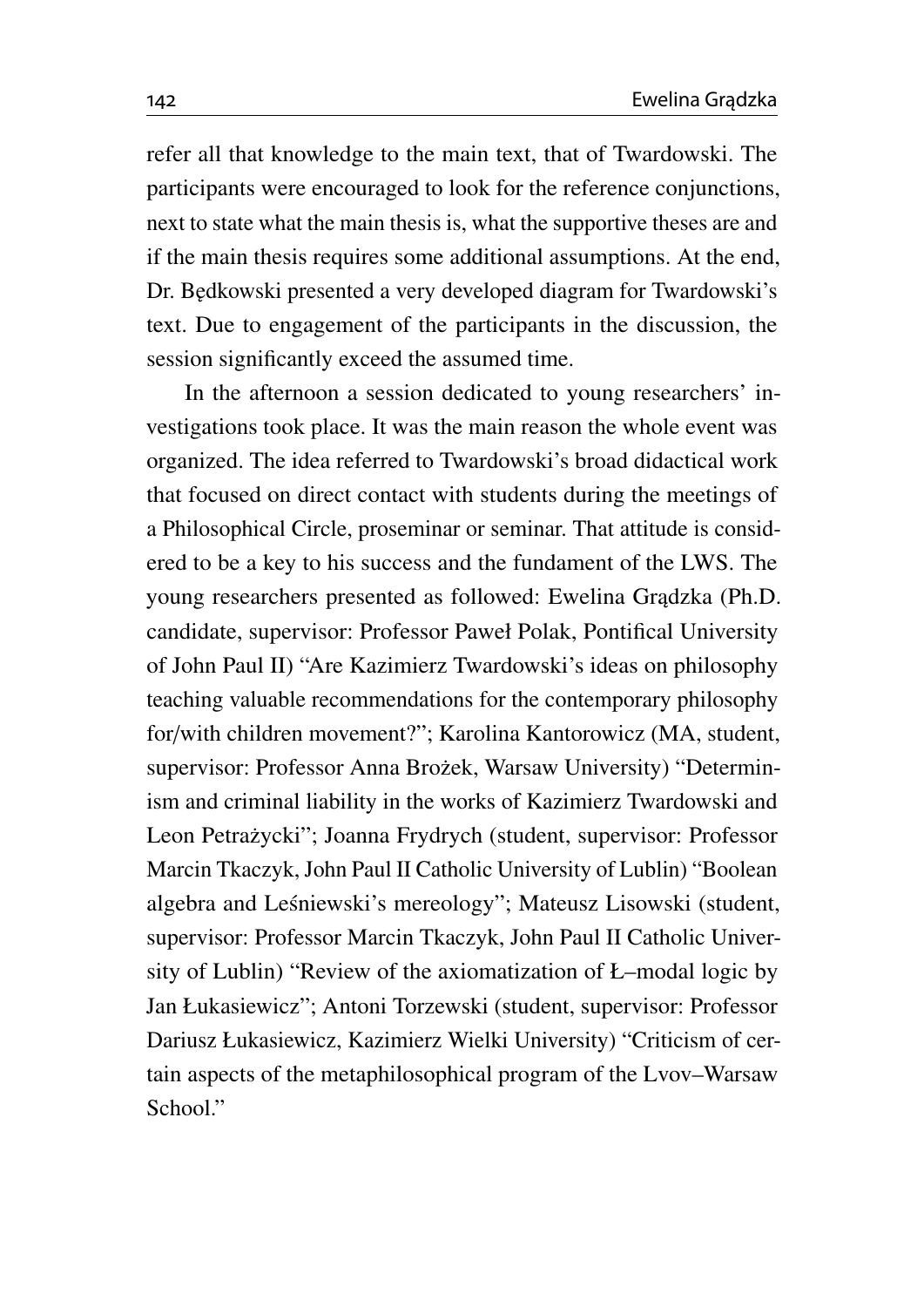The next session was started by Professor Jacek Jadacki, with another workshop on "How to prepare good summaries?" on 13th February 2021. In the beginning Martin Heidegger's text from *Kant and the Problem of Metaphysics* and Jan Łukasiewicz's text *Twovalued logic* were presented as two examples of text improper for summary. In the case of the first work it is too vague and it is almost impossible to distinguish clear segments, although Professor intended to expose some thesis, argumentation, even definition and later agreed that he used a translation that is already some form of interpretation (in the LWS it was required to read texts in their original language). Whereas Łukasiewicz's work represents a text that either gives a summary in the beginning or it is impossible to take part of the theorem out. Finally, Professor Jadacki analyzed I. Dambska's text *O pojęciu rozumienia* [On the notion of understanding] (Dambska, [2016\)](#page-20-4) first presented at the International Congress of Philosophy in Florence in 1958. He distinguished eleven segments in the text and offered his shorter and more detailed summary. The reason was to show that a properly developed summary can be reduced to a shorter version if necessary without any loss in understanding. Professor Jadacki emphasized that text comprehension is always some form of interpretation and it requires openness to discussion and revision. At the end, the organizers of the event announced a competition for the best summary of the text by Maria Ossowska *O pojeciu godności [On the* notion of dignity], another LWS member.

Next, Professor Ryszard Kleszcz from University of Lodz presented "Philosophy and a worldview. In the context of the metaphilosophical proposal of the Lvov–Warsaw School". He is interested in epistemology, methodology, analytical philosophy, Polish philosophy of the 20<sup>th</sup> century and metaphilosophy. First, Professor specified understanding of the concept of "metaphilosophy" and "worldview".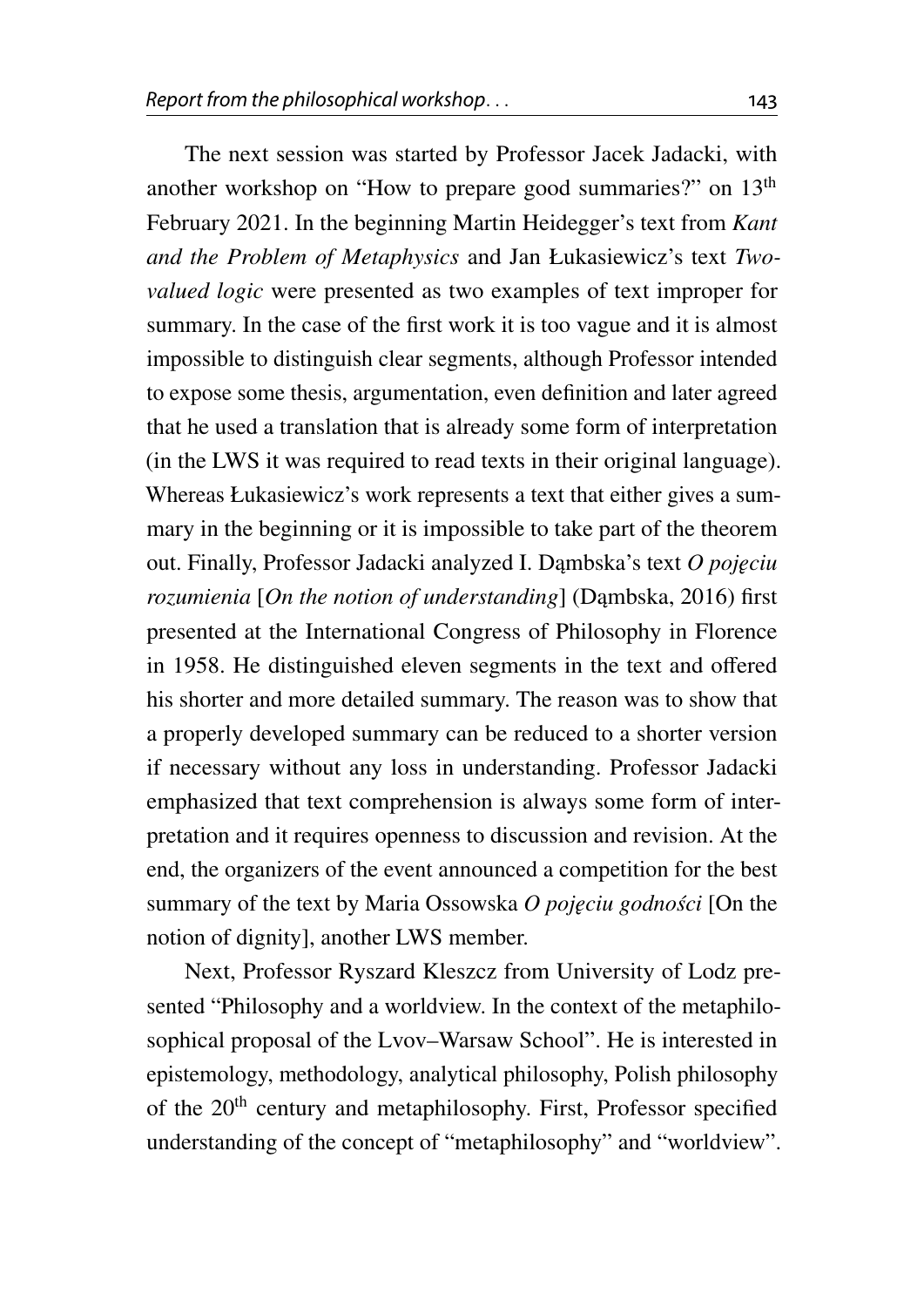For "metaphilosophy" he proposed a definition from *The Cambridge Dictionary of Philosophy* by Paul Moser. Its relation to the problem of the worldview is interesting, especially in the context of the LWS. Next, a "worldview" was defined. It generally does not have such a strong justification like science or philosophy and can always be questioned (cf. Bocheński, [2016\)](#page-19-1). For the LWS, its synthetic character and interest in the purpose of the Universe discredited it from philosophy. Finally, Twardowski's ideas were analyzed. In the beginning, he followed Brentano's attitude to metaphysics as an integral part of philosophy. However, later he decided it is impossible to solve metaphysical problems with scientific tools and rejected them as part of the worldview (cf. Twardowski, [1965\)](#page-21-2). Twardowski distinguished three types of beliefs: rational (scientific), irrational (beyond rationality, not necessarily against science), unrational/non–rational (against science). Although Twardowski considered philosophy as part of scientific investigation that cannot justify any worldview over the other, he did not underestimate the problem of a worldview. He understood its importance for practical life and its helpful, informative task of how to refer to the world, others and ourselves. However, even a worldview should follow some rules: "lack of internal contradictions, being in accordance with science, being comprehensible." Professor Kleszcz admitted such expectations can still be considered ambiguous. He also described the attitude of J. Łukasiewicz, T. Kotarbiński and T. Czeżowski to show that opinions in that subjected varied in the LWS. Łukasiewicz referred to the problem in two texts: *O nauce i filozofii* [On science and philosophy] [\(1915\)](#page-20-5) and *O metode w filozofii* [For a method in philosophy] [\(1927\)](#page-20-6). In the first text he distinguished two types of philosophy – one as a set of disciplines and the other as a general worldview. In the second text requirements for the first type of philosophy were established offering a program of radical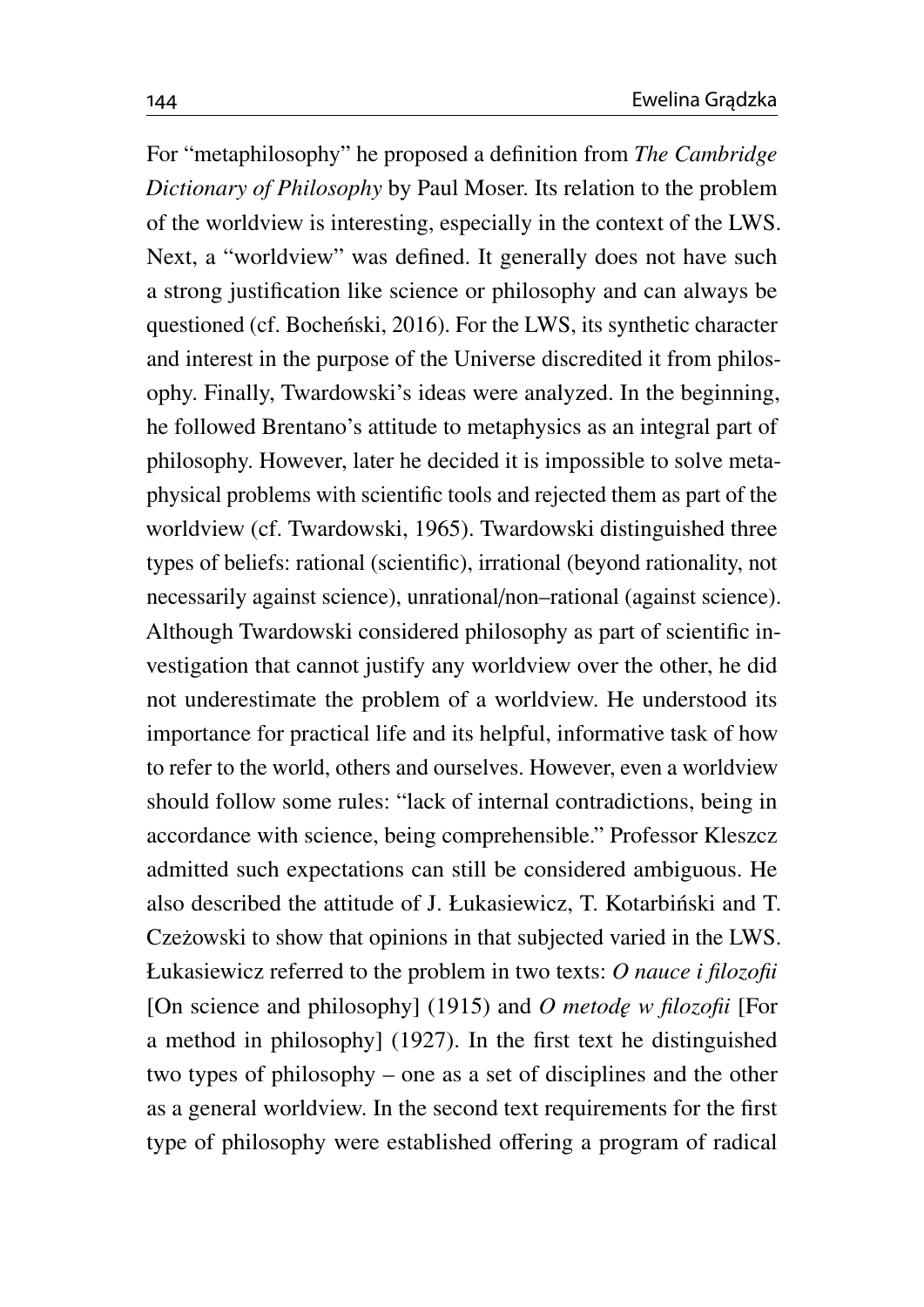axiomatization. Kotarbiński's ideas evolved over time. In his text *Filozof* [A philosopher] he admitted that although metaphysics is full of ambiguity this does not exclude it. Moreover, his reism may be treated as part of metaphysics. In his work he did not separate strictly those problems. Whereas Czeżowski was a declared Brentanist and accepted metaphysics as a fully-fledged part of philosophy as science cannot grasp the whole reality. But there is also "faith" understood as a worldview and it has another irreplaceable role. To sum up, Professor Kleszcz postulated that although philosophy and a worldview are obviously connected, their different methodological status should be considered on metaphilosophical level and therefore LWS's attitude is recommendable.

Professor Paweł Polak, Pontifical University of John Paul II, whose interest focuses on philosophical problems of computer science and the history of science and Polish philosophy of nature, presented his research entitled: "A landscape of Lvov philosophy. Twardowski's School and the others—selected examples." The cases of philosophizing scientists like two physicists Marian Smoluchowski and Stanisław Loria, Maksymilian Tytus Huber (Professor of theory of mechanical engineering); engineers like Stanisław Szczepanowski and Wacław Wolski (oil traders and thinkers), Bronisław Biegeleisen (psychologist and engineer); and writers' circles like Ostap Ortwin or Julian Edwin Zachariewicz were analyzed. Professor Polak observed that the LWS is a fascinating subject for historians of philosophy as it is difficult to make generalizations about it, it causes problems with setting its frames and it raises a question whether schools should be conceived as mechanisms or organisms. It is also important to investigate how the environment influenced the development of the LWS to better understand why some solutions were accepted over the others. As an example, the speaker had chosen a controversy over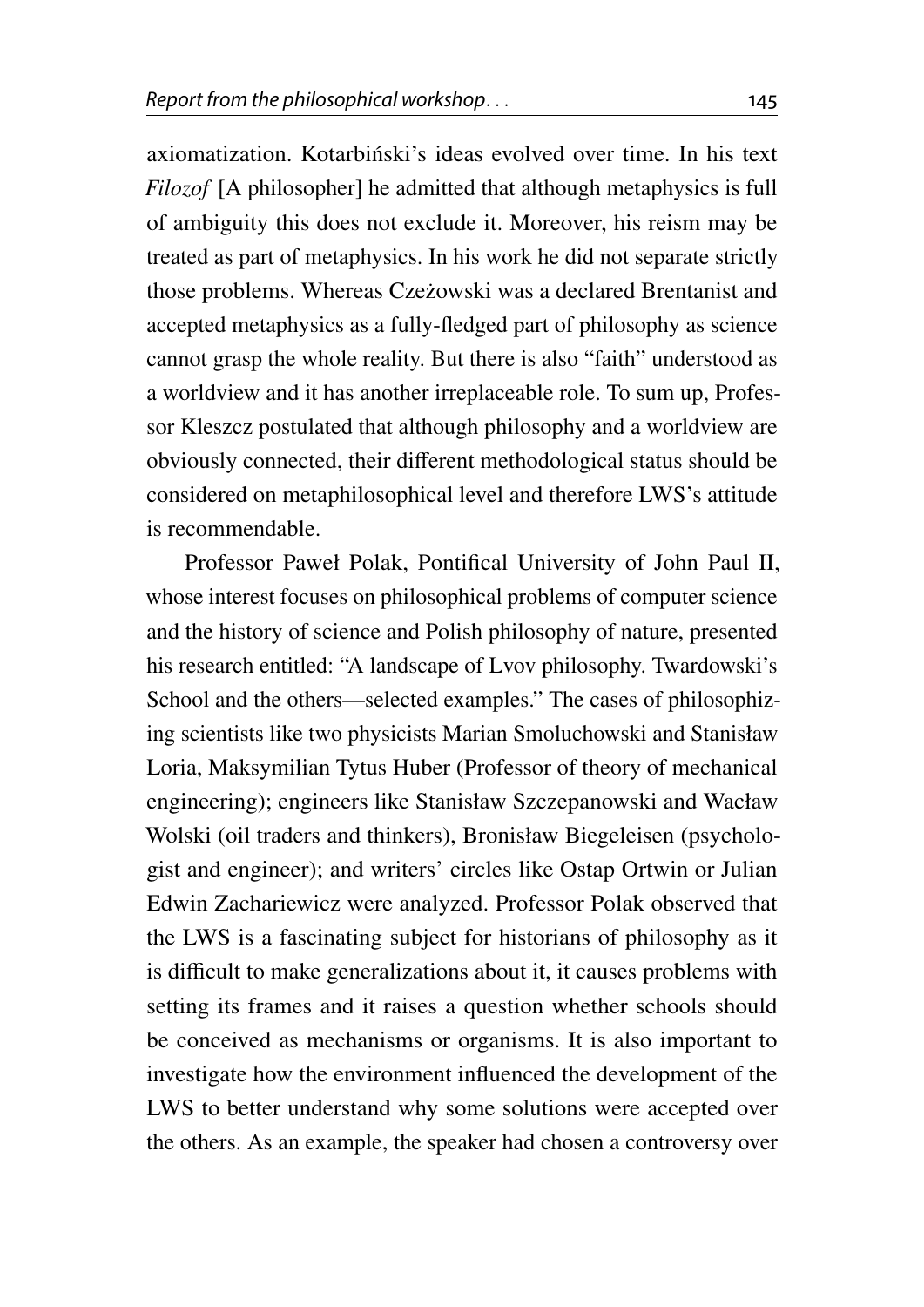Einstein's relativity theory. The reconstruction of the discussion (in the form of a presentation of successive papers) explained a lot of interpretation difficulties and helped to comprehend the differences in the influences of various works. Like in the case of Zawirski who actively participated in the discussion or Ajdukiewicz who although inspired by the dispute, did not engage in it. In the  $19<sup>th</sup>$  century Polish philosophy developed mostly outside the universities and, interestingly, the polemics took place in the local press or on various social meetings. After a short presentation of positions in the discussion, Professor Polak concluded Zachariewicz and Wolski played a significant role in the beginning and development of the polemic as people like Zawirski, Huber, Loria tried to respond to the problems set by them (see also Polak, [2016\)](#page-20-7). Secondly, it was acknowledged that in general the LWS did not engage with other philosophical currents existing in Lvov in the same time. However, there were members who sought outside relationships (like Ortwin or Zawirski). Additionally, Twardowski inspired many non–collaborators and encouraged their investigations. *Polskie Towarzystwo Filozoficzne* [Polish Philosophical Society] also locally stimulated interest in philosophy. Finally, it was emphasized that the LWS was not particularly involved in the philosophy of science or nature. This is the reason why Lvov scientists as well as Zawirski (LWS) tried to establish cooperation with Cracow philosophers.[2](#page-15-0)

The afternoon session that was dedicated to logic was initiated by Professor Kordula Świętorzecka, Cardinal Stefan Wyszyński University, with a talk on "More seriously about possible worlds. A little introduction to modal logics". Professor Świętorzecka began with some general introduction of the issue and emphasized that the notion

<span id="page-15-0"></span><sup>&</sup>lt;sup>2</sup> More about historical links of mentioned group to this periodical see (Trombik, [2019\)](#page-20-8).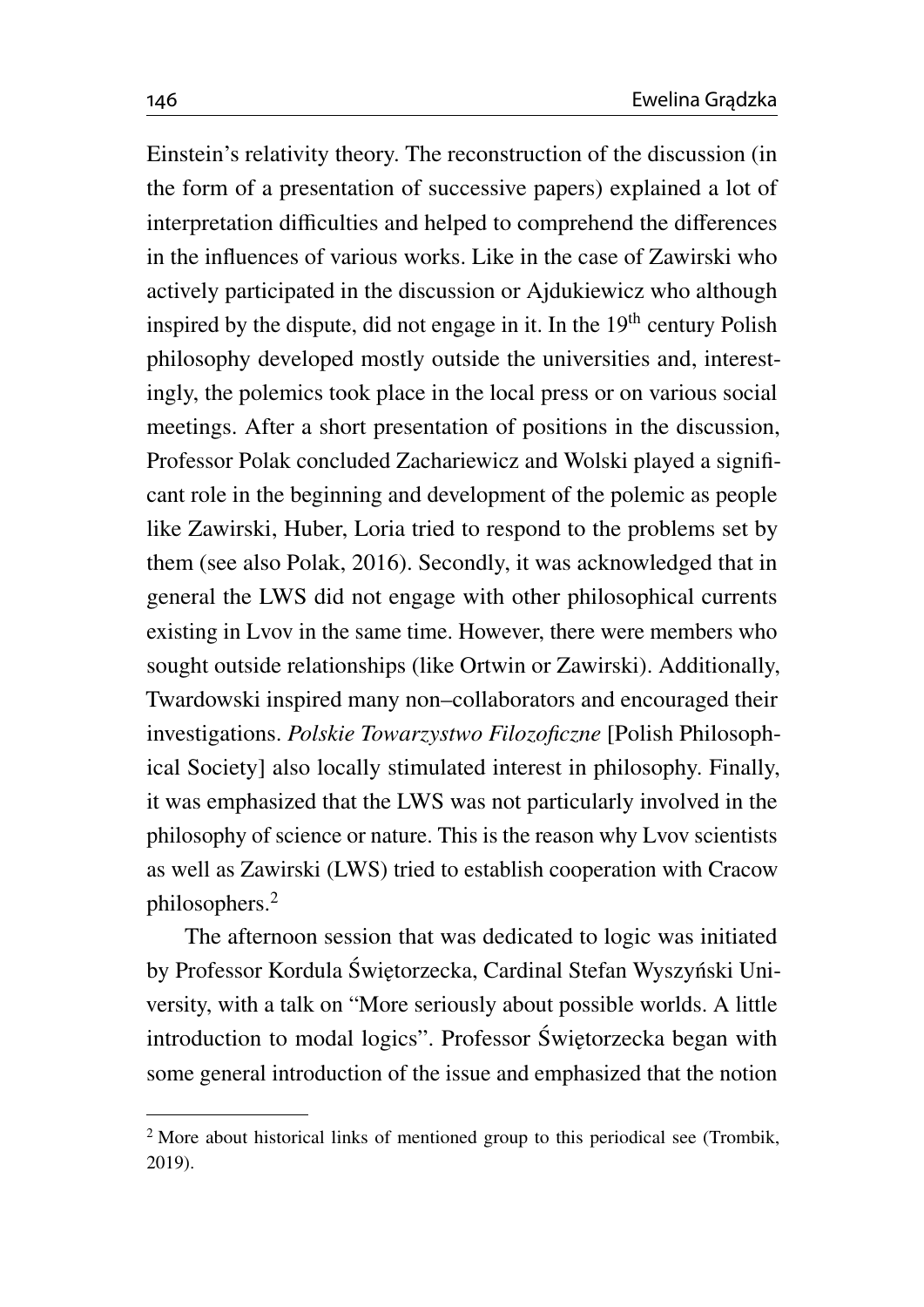of possible worlds is present in pop culture (movies, computer games) and it draws attention of many (like S. Lem, IT specialists), not only philosophers. It was reminded that the works of the most influential figures of the LWS, especially J. Łukasiewicz's and A. Tarski's, were related to modal logic. Although they were not aware of the semantics of possible worlds. Next, some problems with big notions (actual, possible world) were presented and a small solution and an example was proposed, all with logic as a tool. At the end of the speech the Professor generalized her example to modal logic interpreted in semantics of possible worlds and reminded that in the beginning the semantics of possible worlds was not related to modal logic. The meaning of necessity was also considered – in alethic way or to know something (epistemic notion that allows to formulate logics). Considering that different people have different kinds of modalities of necessities, logical tools are used e.g. in thinking about structures of voting. Professor Świętorzecka concluded that although the idea of possible worlds seems ridiculous, the tools she presented can be used for a more down-to-earth investigations like informatics or in predictions of voting.

The next speaker was Zuzana Rybařiková, Palacký University Olomouc, who presented a paper entitled "Łukasiewicz's Concept of Anti – psychologism." Łukasiewicz discussed the issue firstly in an article *O stosunku logiki do psychologii* [On the relation of logic to psychology], later in his book *Analiza i konstrukcja poj˛ecia przyczyny* [Analysis and construction of the concept of reason] (Łukasiewicz, [1906\)](#page-20-9) and finally in *Logika i psychologia* [Logic and psychology] as well as in correspondence with Twardowski (Łukasiewicz, [1998\)](#page-20-10). In one of the letters he proclaimed a war against psychologism in philosophy (later a war against determinism) that he continued his whole life, although his ideas evolved. The problem of psychologism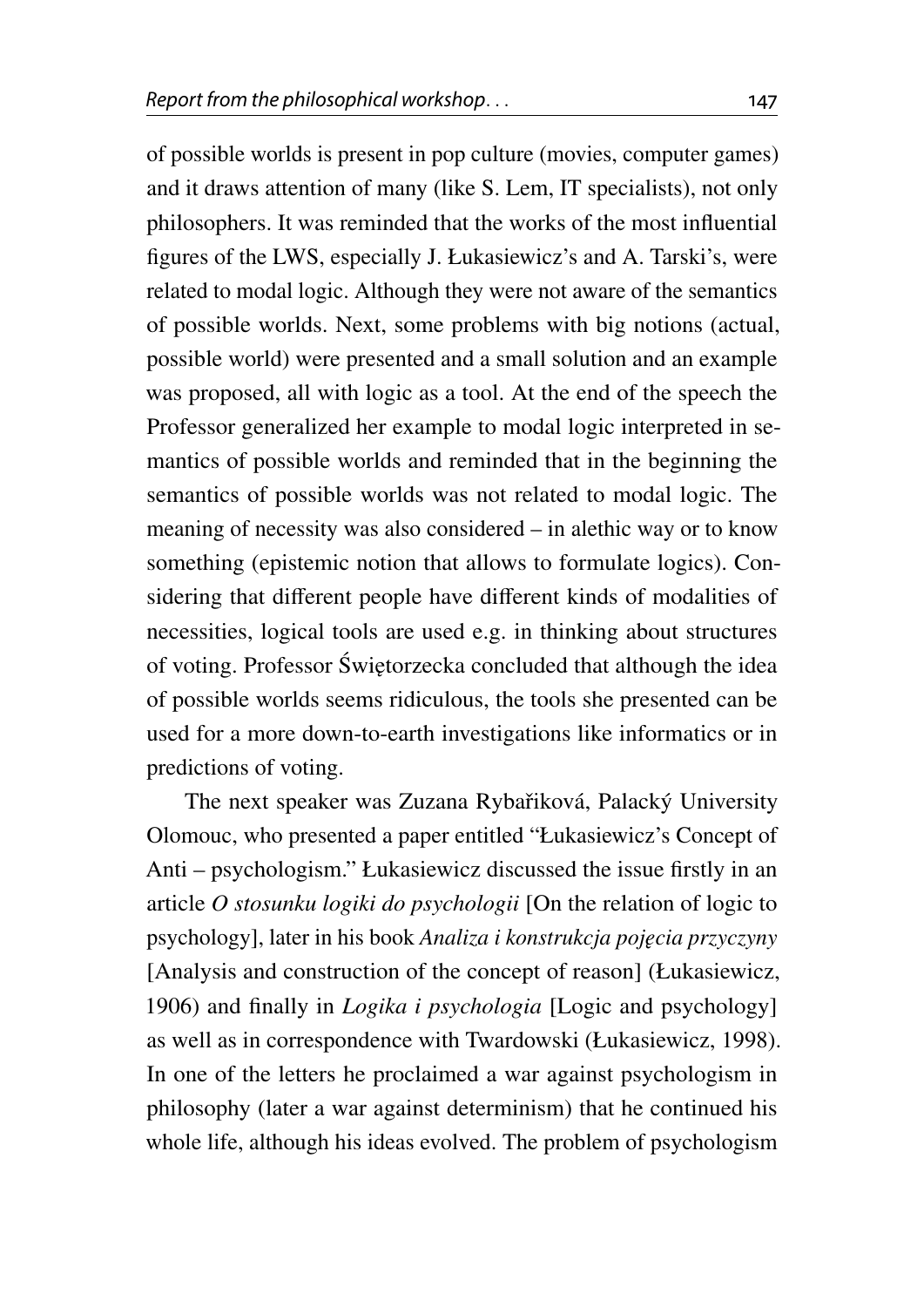was widely discussed at the beginning of the  $20<sup>th</sup>$  century but the term is not well defined and it was differently understood by various users. Łukasiewicz defined *anti-psychologism* in *Logika i psychologia* and Dr. Rybařiková divided her presentation mostly in accordance with his proposal: 1) laws of logic are not grounded in laws of psychology; 2) logic is *a priori* science but psychology is empirical science; 3) logic as a science does not concern human reasoning but truth and falsehood and 4) logical terms differ from psychological terms. In conclusion, Dr. Rybařiková emphasized Łukasiewicz rejected the idea that laws of logic are certain and consequently the differentiation between empirical and *a priori* sciences. Importantly, he also favored the use of terms like *zdanie* (a sentence) rather than *sqd* (judgement) which was oriented on clear separation of logic from psychology.

The last session of the day was Sébastien Richard, Université Libre de Bruxelles, who presented "Kotarbiński's Reism." In his *Elementy* [The Elements]Kotarbiński, following Brentano's ideas, claimed that only objects exist. His doctrine, called reism, consisted of a semantic part as well as an ontological one. From the ontological perspective only things are accepted whereas from the semantic perspective singular, general and empty terms. The three fundamentals of reism are: "every object is a thing; no object is a property, a relation, an event; the expressions like 'property', 'relation', 'event' are apparent terms." To avoid the problem of events Kotarbinski used the strategy of paraphrase (common in the LWS). Importantly, the turning point was K. Ajdukiewicz review with strong criticism of reism which forced Kotarbiński to reformulate some of his ideas. Reism is a truism in a reistic language and it is either meaningless or false. Although Kotarbiński accepted Ajdukiewicz's arguments and instead of being only a 'substantial ontological and semantic doctrine' it became a methodological program. Lejewski opposed such a development.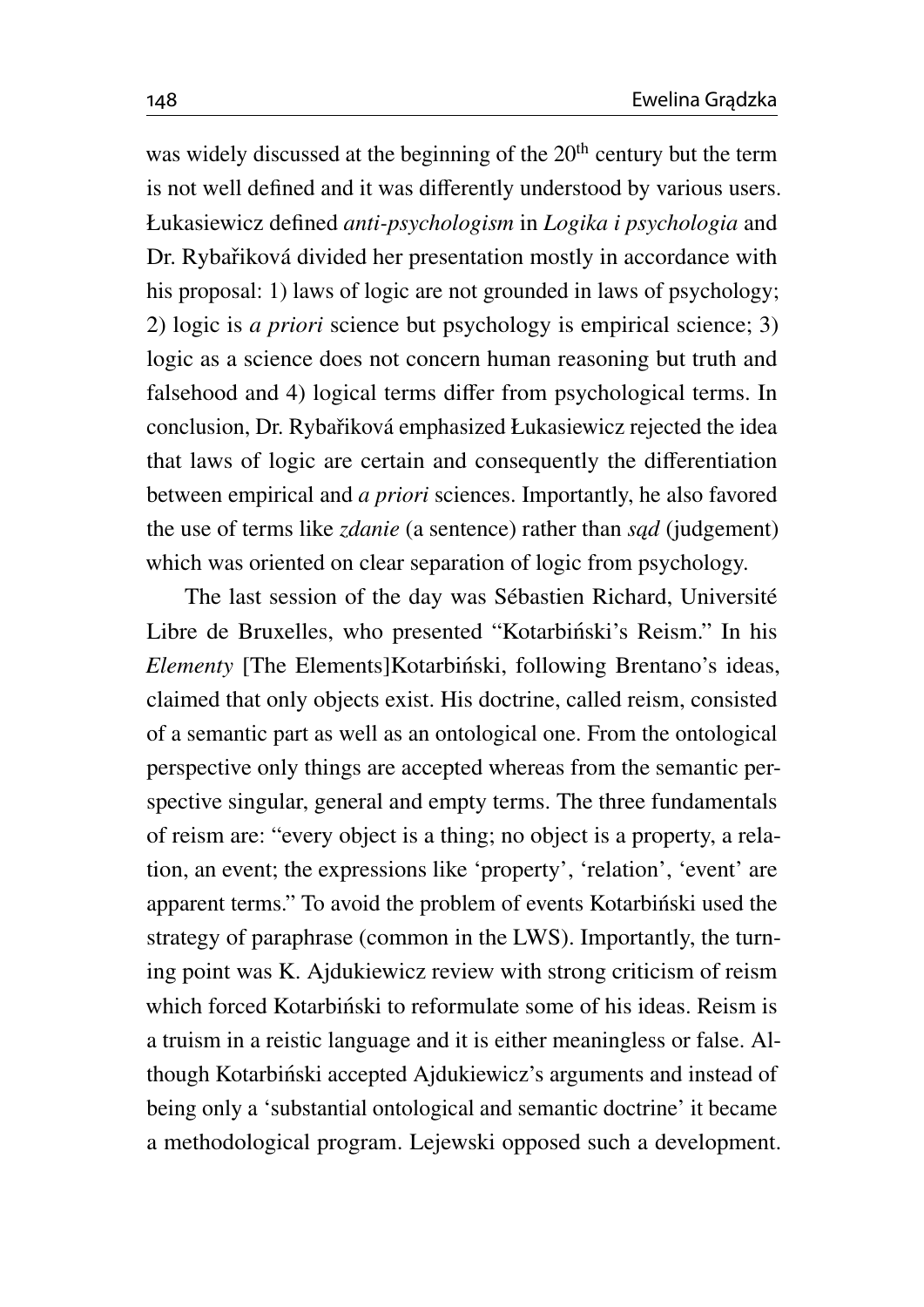For him such a program is not justified on semantic level unless it is justified on an ontological level. He offered an argument against Ajdukiewicz's claim that "reism is a truism in a reistic language." At the end, Dr. Richard referred to Lesniewski's Ontology (a logical ´ system) and claimed, after Wolenski, that it is neutral as it does not talk about objects but about the way we talk about objects.

On the last day of the event Professor Marek Rembierz, University of Silesia, whose interests include philosophy, history of philosophy, pedagogy, theory of upbringing, and the LWS traditions, presented "Scientific critique, knowledge–forming discussion and logical culture as an affirmation of cognitive values (with reference to Professor Tadeusz Czeżowski's lectures on general methodology of sciences in the Department of Pedagogy of Nicolaus Copernicus University in the academic year 1953/1954)." The Professor noticed that although Czeżowski's lectures were related to philosophy they were held at the Department of Pedagogy as there was no Department of Philosophy due to communist's restrictions of that time in Poland. He also emphasized that it is an opportunity to attract attention to the pedagogical branch of the LWS and its achievements (the Director of the Department was K. Sośnicki who wrote *Zarys logiki* [Outline of logic] and *Zarys dydaktyki* [Outline of didactics], like Twardowski). It was symptomatic that philosophical analysis was applied to pedagogical inquiry. Professor Rembierz began with introduction of Czeżowski, who is considered an underestimated member of the LWS, yet the closest student of Twardowski. It referred to coherence between his personality and his didactical practice (Socratic style, according to I. Dambska), and on the other hand to his philosophical ideas, the closest to Brentano's among the LWS. As discussion was one of the key fundamentals of the LWS method it is not surprising that one of the lectures was *O dyskusji i dyskutowaniu* [On discussion and discussing]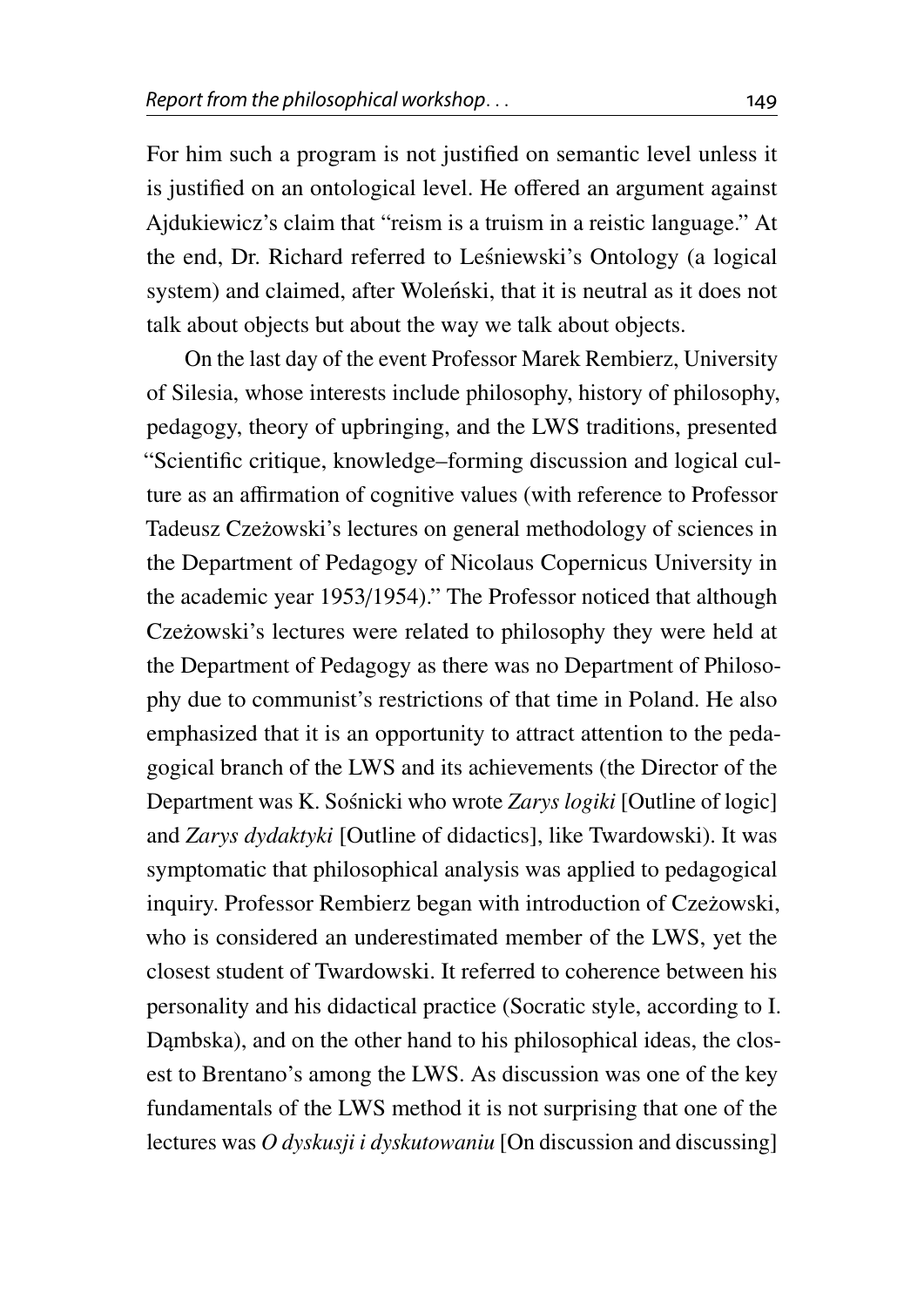(Cze˙zowski, [1969b\)](#page-19-2). The subject of the second lecture was entitled *Kultura logiczna* [Logic culture] (Czeżowski, [1969a\)](#page-19-3) and referred to its importance for the LWS. Interestingly, Czeżowski's texts are unbelievably concise and clear. He introduced there a term *logical conscience* which goes beyond treating logic simply as a tool or skill and forms part of the logical culture. *Logical conscience* transcendences dogmatism and our lack of objectivity, stimulates criticism towards ourselves and the others. Therefore, it is important part of upbringing. Additionally, publishing a textbook to logic is considered a cultural activity. The second text on discussion refers to Twardowski's ideas and considers discussion a knowledge–making method. Professor Rembierz reminded also that Pope John Paul II in his book *Memory and identity: personal reflections* (John Paul II, [2005\)](#page-20-11) mentioned T. Kotarbiński, M. Ossowska and T. Czeżowski as those who managed to maintain criticism against dialectical materialism.

This conference was an important event for LWS researchers and I hope to continue it soon.

## **Bibliography**

- <span id="page-19-1"></span>Bocheński, J.M., 2016. *Logika*. Ed. by K. Policki and M. Błaszczyk. Kraków: Wydawnictwo Salwator.
- <span id="page-19-0"></span>Bro˙zek, A. and Jadacki, J., 2006. Analiza "analizy". *Studia Philosophiae Christianae*, (42/1), pp.37–54.
- <span id="page-19-3"></span>Cze˙zowski, T., 1969a. Kultura logiczna. *Odczyty filozoficzne*. 2 popr. i rozsz. Vol. 20, *Prace Wydziału Filologiczno-Filozoficznego* / *Towarzystwo Naukowe w Toruniu* 3. Torun: TNT, pp.271–279. ´
- <span id="page-19-2"></span>Cze˙zowski, T., 1969b. O dyskusji i dyskutowaniu. *Odczyty filozoficzne*. 2 popr. i rozsz. Vol. 20, *Prace Wydziału Filologiczno-Filozoficznego* / *Towarzystwo Naukowe w Toruniu* 3. Torun: TNT, pp.280–288. ´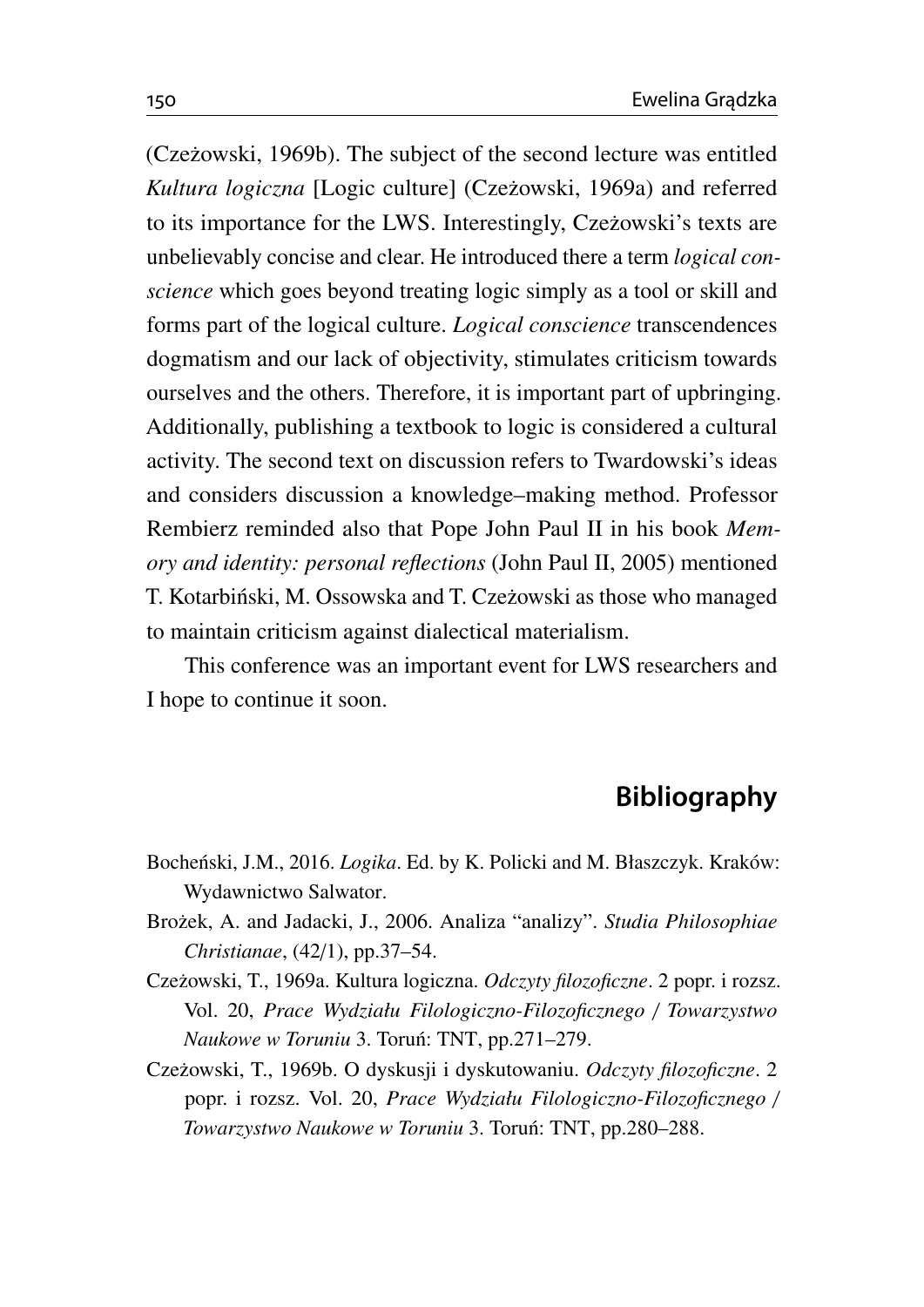- <span id="page-20-4"></span>Dambska, I., 2016. On the notion of understanding. In: A. Brożek and J. Jadacki, eds. *Knowledge, Language and Silence: Selected Papers*. Leiden; Boston: Brill Rodopi, pp.331–340.
- <span id="page-20-11"></span>John Paul II, 2005. *Memory and Identity: Personal Reflections*. London: Weidenfeld & Nicolson.
- <span id="page-20-3"></span>Kotarbiński, T., 1965. Praxiology: An Introduction to the Science of Efficient *Action*. Oxford: Pergamon.
- <span id="page-20-9"></span>Łukasiewicz, J., 1906. *Analiza i konstrukcja poj˛ecia przyczyny*. Warszawa: Drukarnia Towarzystwa Akcyjnego S. Orgelbranda Synów.
- <span id="page-20-5"></span>Łukasiewicz, J., 1915. O nauce i filozofii. *Przegląd Filozoficzny*, 18, pp.190– 196.
- <span id="page-20-6"></span>Łukasiewicz, J., 1927. O metodę w filozofii. *Przegląd Filozoficzny*, 31, pp.3– 5.
- <span id="page-20-10"></span>Łukasiewicz, J., 1998. *Logika i metafizyka: miscellanea*. Ed. by J.J. Jadacki, *Bibliothèque des Philosophes* 1. Warszawa: Wydział Filozofii i Socjologii Uniwersytetu Warszawskiego.
- <span id="page-20-7"></span>Polak, P., 2016. Philosophy in science – a case study of the reception of the Special and the General Theory of Relativity in Kraków and Lwów before 1925. *Studia Historiae Scientiarum* [Online], 15, pp.245–273. Available at: https://doi.org/http://dx.doi.org/10.4467/[23921749SHS.16.](https://doi.org/http://dx.doi.org/10.4467/23921749SHS.16.010.6153) [010.6153.](https://doi.org/http://dx.doi.org/10.4467/23921749SHS.16.010.6153)
- <span id="page-20-0"></span>Schaar, M.v.d., 2016. *Kazimierz Twardowski: A Grammar for Philosophy*. Leiden: Brill.
- <span id="page-20-2"></span>Szymanek, K., 2010. O logicznej analizie tekstu. In: J. Wasilewski and A. Nita, eds. *Instrukcja obsługi tekstów. Metody retoryki*. Sopot: Gdanskie Wydawnictwo Psychologiczne, pp.197–214. ´
- <span id="page-20-8"></span>Trombik, K.P., 2019. The origin and development of the Center for Interdisciplinary Studies. A historical outline by 1993. *Philosophical Problems in Science (Zagadnienia Filozoficzne w Nauce)* [Online], (66), pp.271–295. Available at: <https://[zfn.edu.pl](https://zfn.edu.pl/index.php/zfn/article/view/474)/index.php/zfn/article/view/474> [visited on 7 October 2021].
- <span id="page-20-1"></span>Twardowski, K., 1927. O jasnym i niejasnym stylu filozoficznym. *Rozprawy i artykuły filozoficzne*. Lwów: Księgarnia "Książnica-Atlas": nakładem Komitetu Uczniów, pp.203–205.